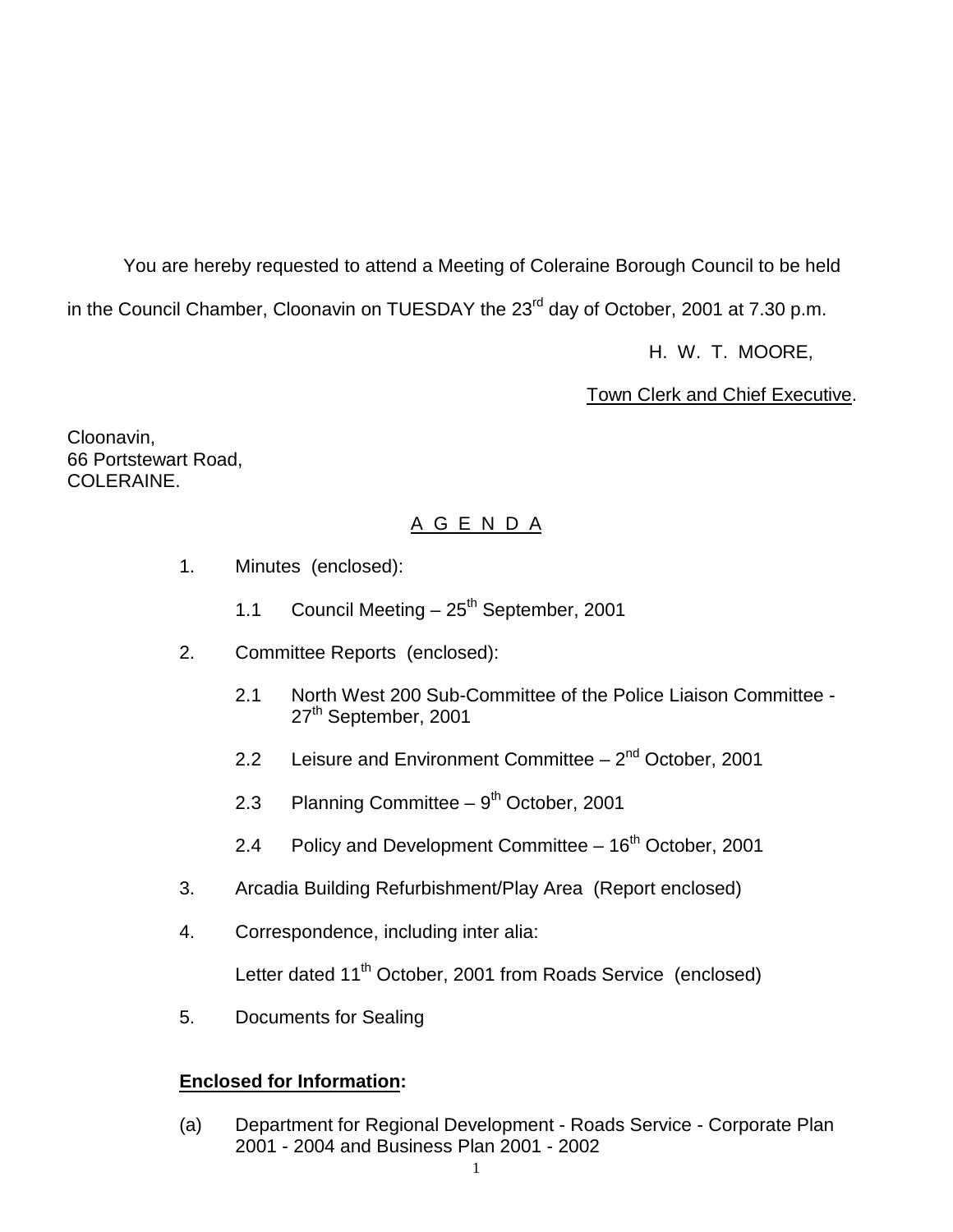- (b) Department of Health, Social Services and Public Safety Building the Way Forward in Primary Care
- (c) Minutes of the meeting of the Northern Health and Social Services Council of 5<sup>th</sup> September, 2001

To: Each Member of Council. 19th October, 2001.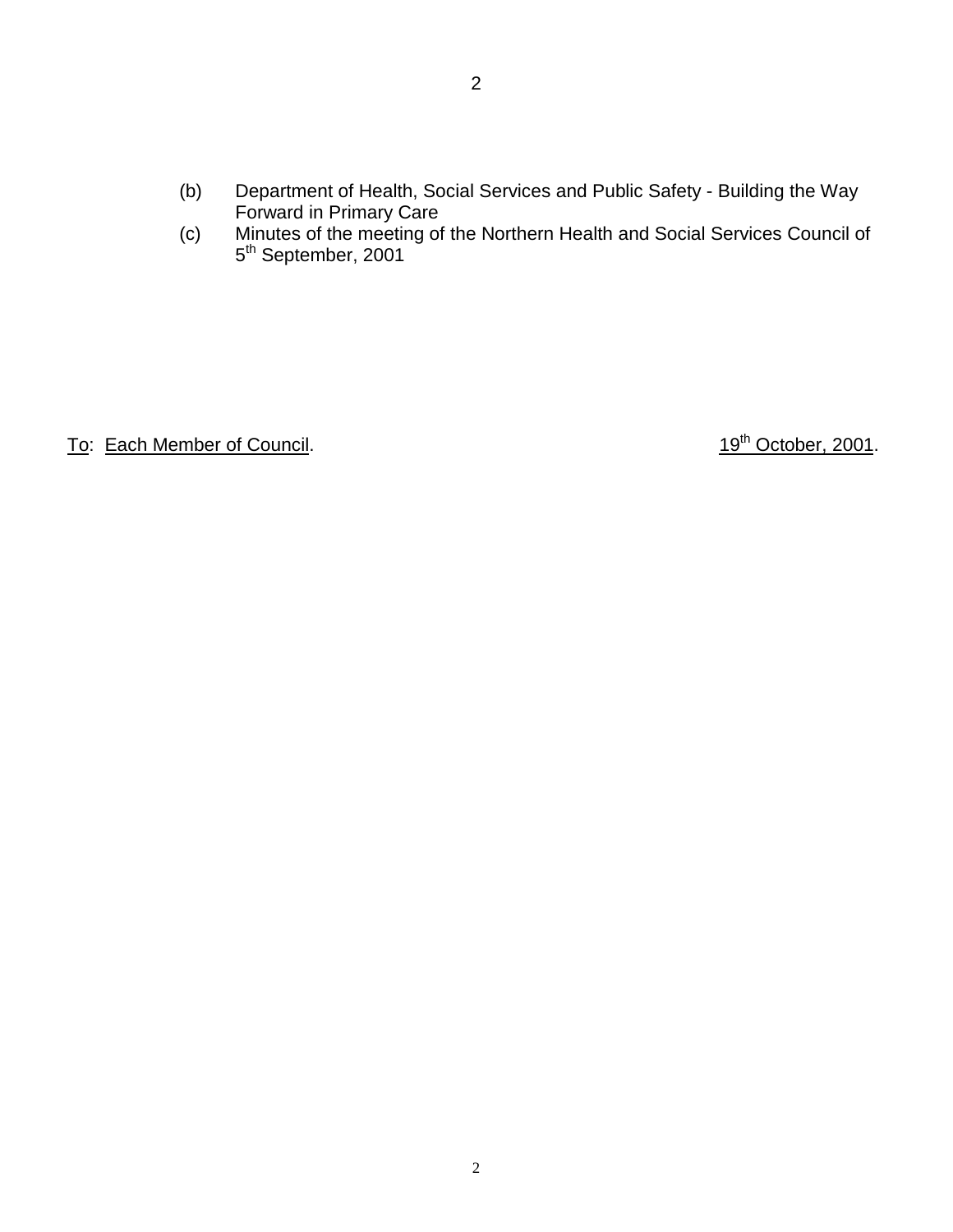# **COLERAINE BOROUGH COUNCIL**

Minutes of proceedings of Coleraine Borough Council held in the Council Chamber, Cloonavin on Tuesday, 25<sup>th</sup> September, 2001 at 7.30 p.m.

| Convened:                                | As per Notice attached                                                                                                                                                                                                                                                                                                                                                                    |                                                                                                                               |
|------------------------------------------|-------------------------------------------------------------------------------------------------------------------------------------------------------------------------------------------------------------------------------------------------------------------------------------------------------------------------------------------------------------------------------------------|-------------------------------------------------------------------------------------------------------------------------------|
| Present:                                 | The Mayor, Councillor J. J. Dallat, in the Chair                                                                                                                                                                                                                                                                                                                                          |                                                                                                                               |
|                                          | The Deputy Mayor, Councillor R. D. Stewart                                                                                                                                                                                                                                                                                                                                                |                                                                                                                               |
|                                          | <b>Aldermen</b>                                                                                                                                                                                                                                                                                                                                                                           |                                                                                                                               |
|                                          | E. T. Black (Mrs.)<br>W. T. Creelman                                                                                                                                                                                                                                                                                                                                                      | W. J. McClure                                                                                                                 |
|                                          | <b>Councillors</b>                                                                                                                                                                                                                                                                                                                                                                        |                                                                                                                               |
|                                          | C. S. Alexander (Ms.)<br>D. D. Barbour<br>J. M. Bradley<br>T. J. Deans<br>E. P. Fielding (Mrs.)<br>N. F. Hillis<br>E. A. Johnston (Mrs.)<br>W. A. King                                                                                                                                                                                                                                    | D. McClarty<br>G. L. McLaughlin<br>R. A. McPherson<br>A. McQuillan<br>E. M. Mullan<br>$($ ltems $3.1.1 - 21.0)$<br>W. J. Watt |
| <b>Officers in</b><br><b>Attendance:</b> | Town Clerk and Chief Executive, Director of Leisure Services,<br>Director of Corporate Services, Director of Environmental Health,<br>Senior Technical Officer, Senior Environmental Health Officer,<br>Leisure Services Officer (Items 3.3.1 - 21.0), Acting Head of<br>Development Services (Items 4.0 - 21.0), Principal<br><b>Administrative Officer and Administrative Assistant</b> |                                                                                                                               |
| <b>Apologies:</b>                        | Church                                                                                                                                                                                                                                                                                                                                                                                    | Aldermen Mrs. Armitage and Leonard and Councillor Mrs.                                                                        |

# **1.0 OFFICIAL OPENING**

Members congratulated the officers on the success of the official opening of the civic offices.

Congratulations were also extended to the Mayor for the dignified manner in which he had represented the whole Borough at the ceremony.

# **2.0 MINUTES**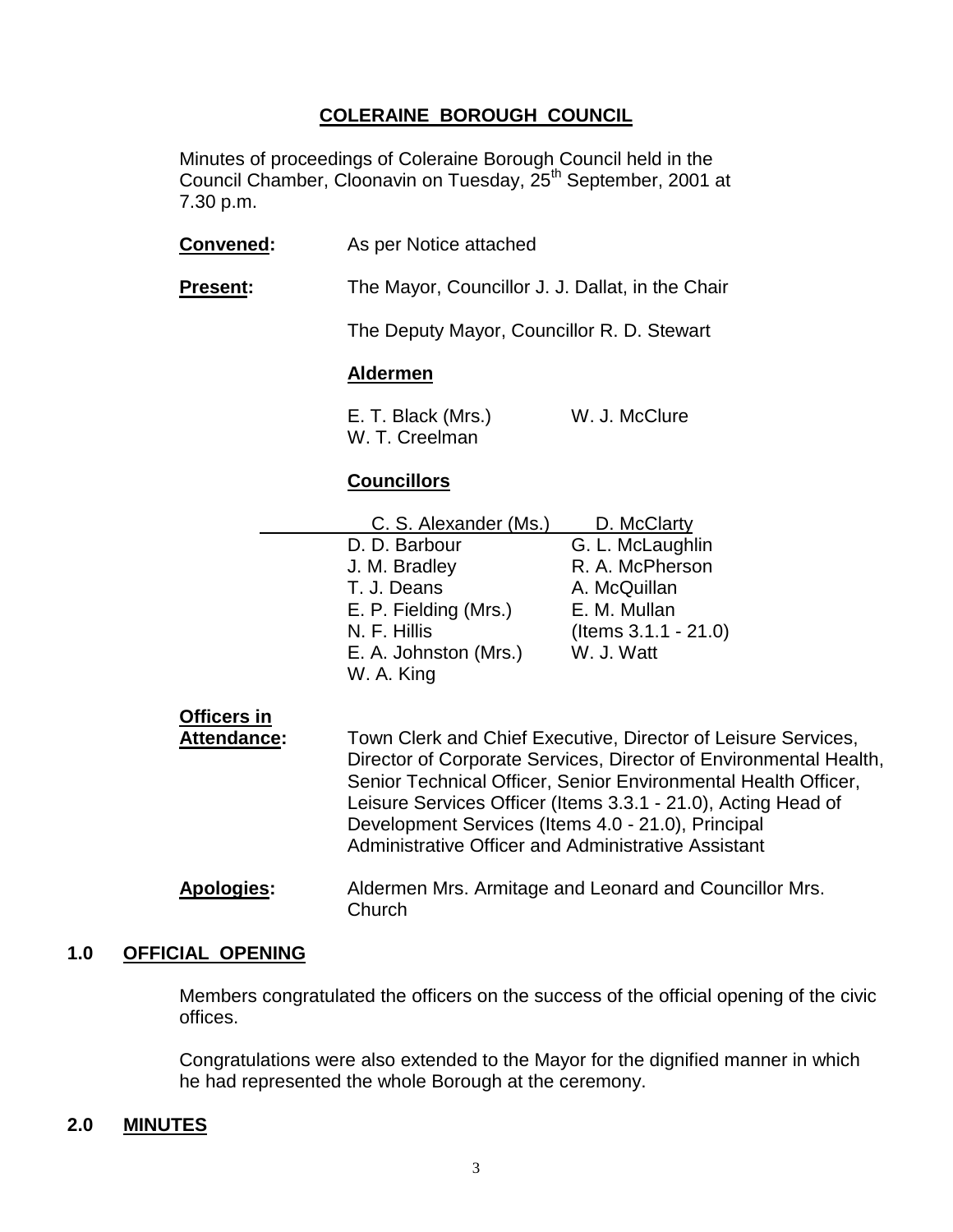The Minutes of the Council Meeting of 28<sup>th</sup> August, 2001 were confirmed and signed.

# **3.0 COMMITTEE REPORTS**

| 3.1 | Leisure and Environment<br>Committee | The Chairman, Councillor McPherson moved the<br>adoption of the Leisure and Environment<br>Committee Report; this was duly seconded by the<br>Deputy Mayor. |
|-----|--------------------------------------|-------------------------------------------------------------------------------------------------------------------------------------------------------------|
|     |                                      |                                                                                                                                                             |

Matters arising:

3.1.1 Entertainments Licence - The Senior Technical Officer reported that a letter Springhill Bar, 15-17 of objection had been received in respect of this Causeway Street, application. The Senior Technical Officer sub-Portrush sequently read a letter from Mr. and Mrs. J. Anderson, 16 Causeway Street, Portrush (circulated) objecting to continued noise emissions from the premises during entertainment and antisocial behaviour in the vicinity of the premises.

> Mr. S. McLaughlin, applicant, addressed Council and elaborated on measures taken to address noise emissions.

The Senior Environmental Health Officer also updated Council on this topic.

The Senior Technical Officer recommended that the Licence be renewed until  $25<sup>th</sup>$  January, 2002 subject to the following conditions:

- 1. All music provided on the premises shall be through the in-house fixed amplification system. The power rating of the amplifier shall not exceed 200 watts and the two no. speakers shall not have an output of more than 100 watts each.
- 2. The use of any speakers or amplifiers in addition to those at condition 1 above is prohibited.
- 3. All amplification including the karaoke machine, C.D. player and hand held microphones shall be controlled through an electronic cross over limiter. This limiter must be operational at all times when entertainment is being provided and be calibrated to the satisfaction of the Environmental Health Department.
- 4. The front door to the premises shall be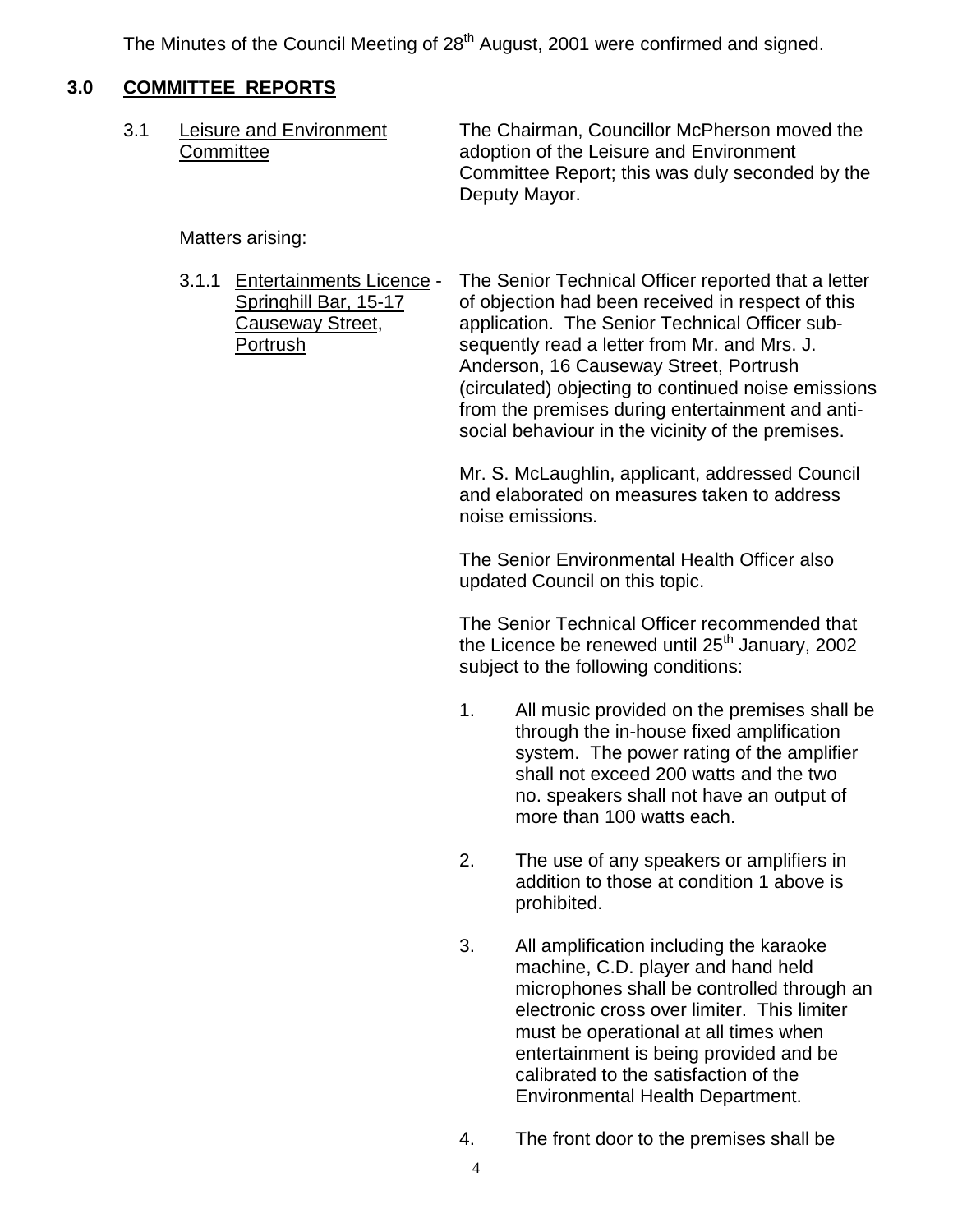closed at 11.00 p.m. All access to and egress from the premises after 11.00 p.m. shall be through the rear doors to the premises.

5. All window shutters to the front of the

premises shall be closed from 11.00 p.m. on all occasions when entertainment is being provided.

Following discussion it was proposed by the Deputy Mayor, seconded by Councillor McClarty and agreed:

> That Council renew the Entertainments Licence for the Springhill Bar until  $25<sup>th</sup>$ January, 2002 subject to the special conditions as outlined.

# 3.1.2 Street Trading Reported that applications for the grant of Street Licences **Trading Licences had been received from:**

- 1. Mr. James Turtle, 15 Beechwood Drive, Ahoghill.
- 2. Mr. Jonathan McCamphill, 17 Anticur Road, Dunloy, Ballymena.
- 3. Mr. Samuel Mullan, 4 Spawell Gardens, Coleraine.
- 4. Mrs. Jenny Campbell, 128 Curragh Road, Aghadowey, Coleraine.

It was proposed by Councillor Hillis, seconded by Councillor McPherson and agreed:

> That a Street Trading Licence be granted in each case.

The Committee Report was, therefore, adopted subject to these amendments.

3.2 Planning Committee The Vice-Chairman, Councillor McLaughlin, moved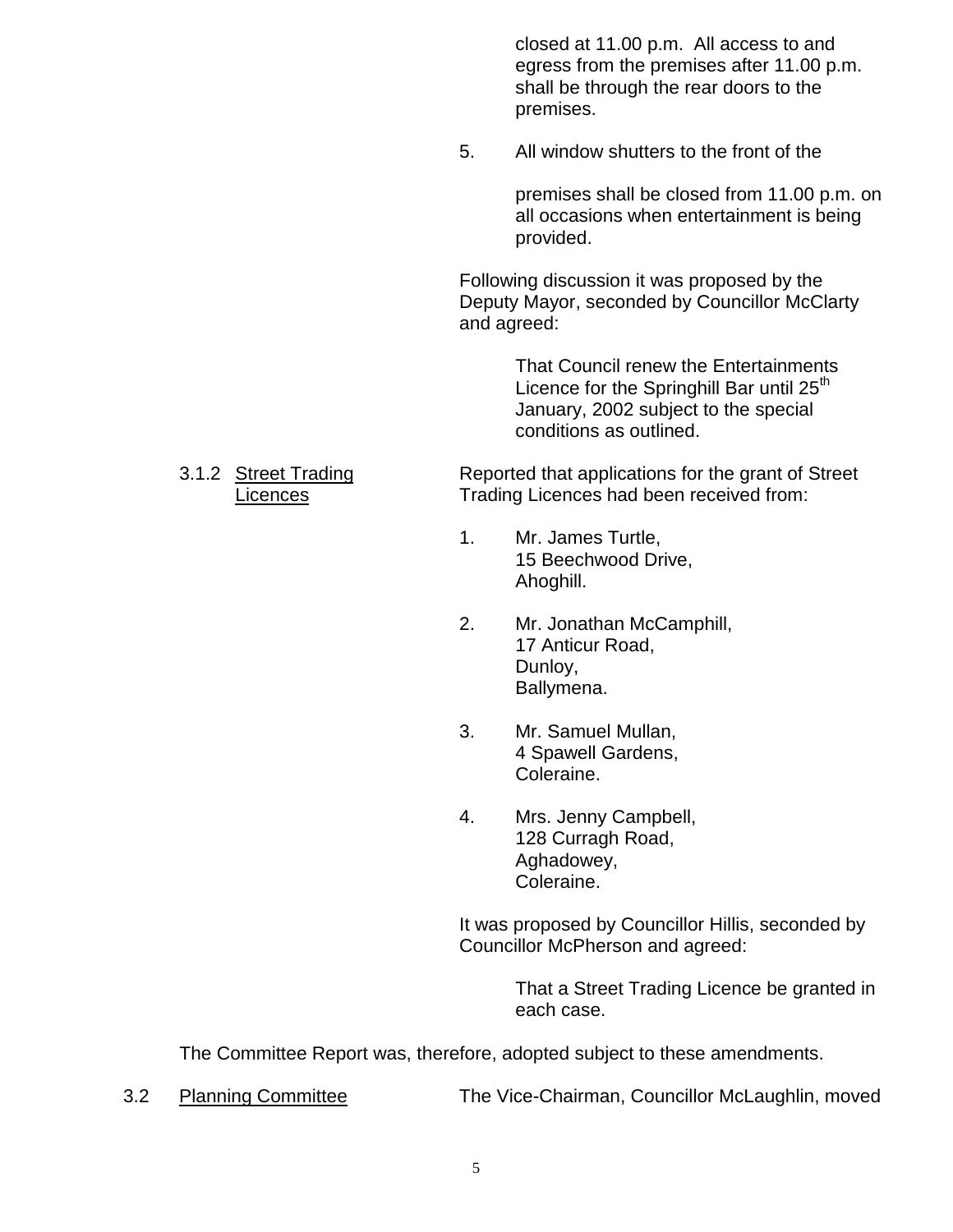the adoption of the Planning Committee Report; this was duly seconded by the Deputy Mayor and agreed.

3.3 Policy and Development The Chairman, Councillor Bradley, moved the Committee adoption of the Policy and Development Committee Report; this was duly seconded by Councillor Ms. Alexander.

Matters arising:

3.3.1 Tenders - Arcadia Consideration was given to the Town Clerk and Improvement Scheme Chief Executive's Report (previously supplied) on (Phase 1) tender figures for the Arcadia Scheme.

> The report outlined possible options as to how to progress this project viz:

> Option 1 Proceed with the project as tendered - £755,206.

# Option 2

Proceed with the project as tendered less nonmaterial savings of £56,000 as detailed in the report.

Option 3

Proceed with the outdoor play area and only tidy the exterior of the existing building - £385,754 (taking savings into account).

Council noted that, should the scheme proceed in two phases, an additional £26,000 would be added to the cost of the play area.

Following discussion it was agreed that a Sub-Committee, comprising the following members, meet at the earliest opportunity to re-examine the Arcadia Scheme and report back to the Policy and Development Committee on 16<sup>th</sup> October, 2001:

> The Deputy Mayor Councillors Ms. Alexander, Deans and Watt

3.3.2 Seaport Investments Following discussion it was proposed by Councillor Ltd. (Mr. S. Sweeney) - Ms. Alexander, seconded by Councillor Mullan, Lands at West Bay, with thirteen members voting in favour and none Portrush against, that this item be referred back to Committee for further consideration.

The Committee Report was, therefore, adopted subject to these amendments.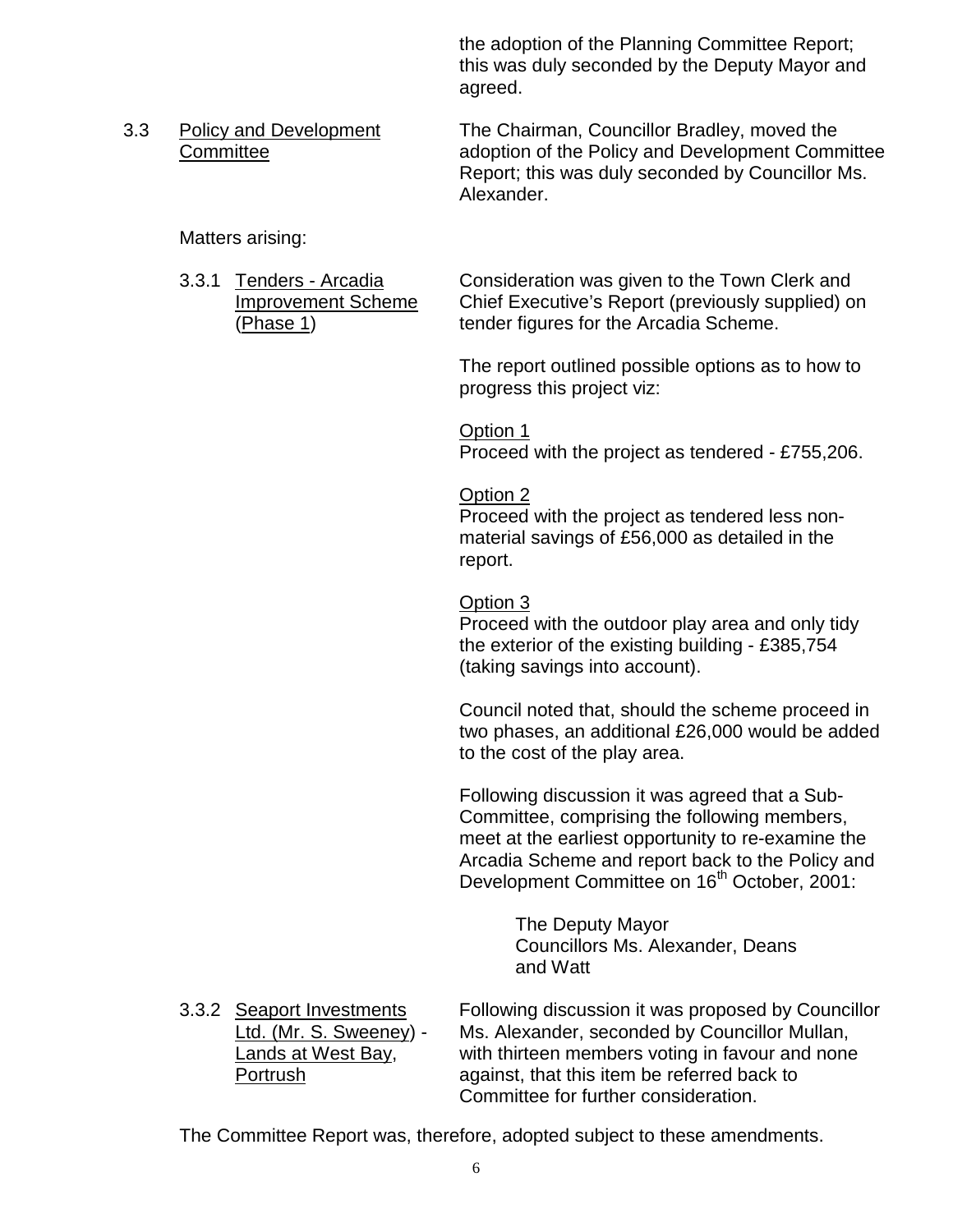# **4.0 NORTHERN IRELAND HOUSING EXECUTIVE DISTRICT HOUSING PLAN - COLERAINE 2001/2002**

The Mayor welcomed the following representatives from the Northern Ireland Housing Executive:

Mr. F. O'Connor - North East Area Manager Ms. J. Baird - District Manager Mrs. Y. Montgomery - Information Officer (North East Area)

Mr. O'Connor presented details of the District Housing Plan for the Coleraine District for 2001/2002. Council noted that the Plan for 2001/2002 represented substantial investment of £8.14 million allocated as follows in the Coleraine District viz:

| <b>Improvement Contracts</b>           | £2.70 million |
|----------------------------------------|---------------|
| <b>Private Sector Grants</b>           | £0.40 million |
| Response Maintenance                   | £1.30 million |
| <b>Planned Maintenance Contracts -</b> | £2.30 million |
| <b>Social New Build Contracts</b>      | £1.44 million |

The Plan was based on a comprehensive analysis of housing need reflecting the Executive's strategic objectives and priorities for the District. Provision of any new homes would be delivered by Housing Associations in accordance with Government policy.

Council noted that the Executive were developing proposals to deal with void dwellings particularly at Garvagh and Ballysally, Coleraine.

A full discussion ensued during which the representatives answered various members' questions.

The Mayor thanked the representatives for attending after which they withdrew.

# **5.0 DEPARTMENT OF HEALTH, SOCIAL SERVICES AND PUBLIC SAFETY - PROPOSED PERSONAL SOCIAL SERVICES (AMENDMENT) BILL**

Consideration was given to the Proposed Personal Social Services (Amendment) Bill previously supplied and the contents noted.

# **6.0 21ST CENTURY WASTES MANAGEMENT SEMINAR - ENNISKILLEN - 15TH OCTOBER, 2001**

Reported that the Institute of Wastes Management had arranged a seminar on 21<sup>st</sup> Century Waste Management to be held in the Killyhevlin Hotel, Enniskillen on Monday, 15<sup>th</sup> October, 2001.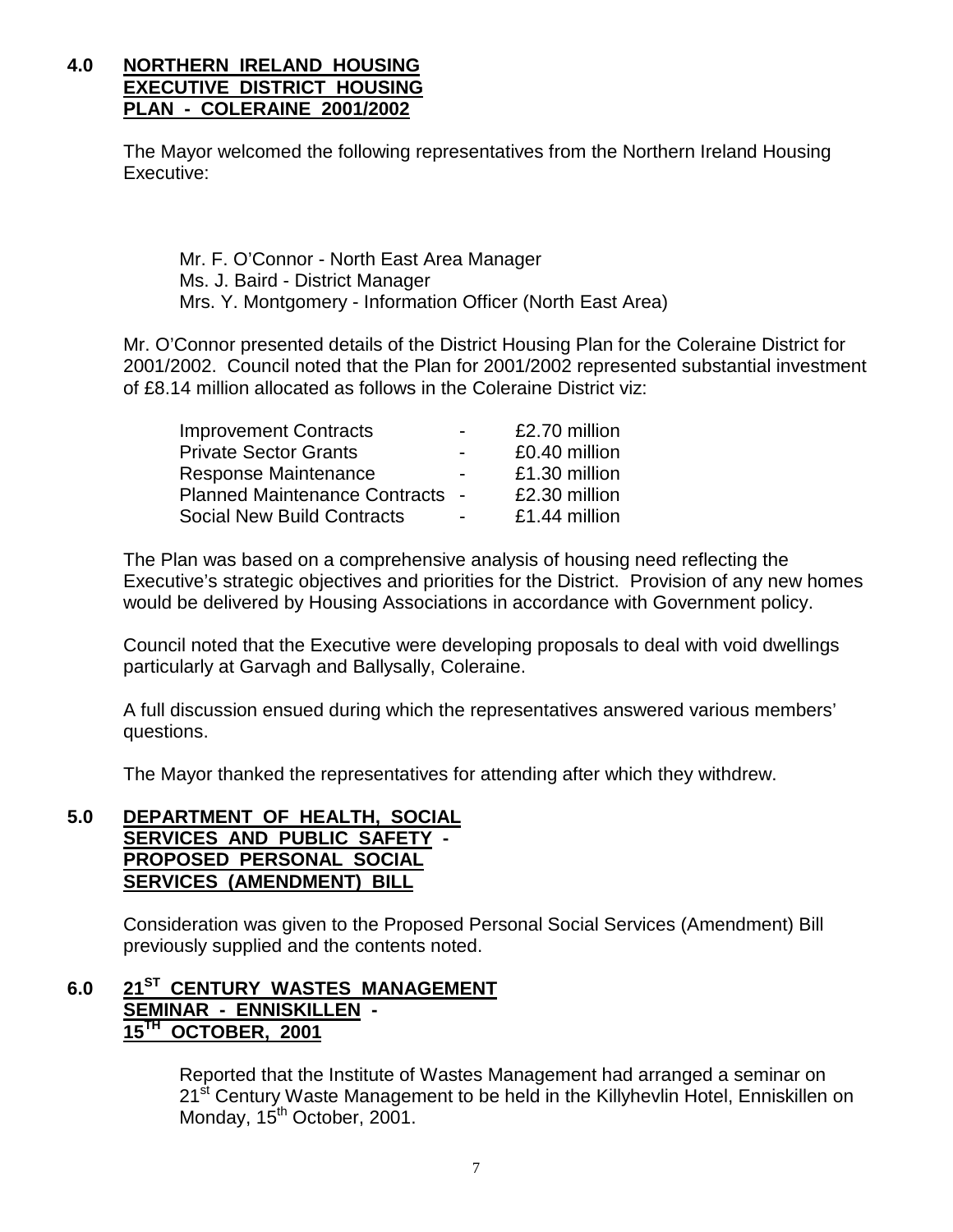It was agreed that Alderman McClure, Councillor McPherson and the Director of Technical Services attend the seminar.

# **7.0 THE ROYAL INSTITUTE OF BRITISH ARCHITECTS (RIBA) AWARDS FOR ARCHITECTURE 2001**

Reported that Council had been invited by the Royal Institute of British Architects, following the success of the Civic Headquarters building in this year's RIBA Awards

for architecture, to be represented at the awards event in London on  $20<sup>th</sup>$  October, 2001.

It was agreed that the Civic Headquarters project team, including former Councillor, Mr. Bill Mathews, together with the Mayor, represent Council at this event.

# **8.0 FUNDING FOR GAS NETWORK**

Reported that the Northern Ireland Executive had announced its support for the development of a multi-million pound project which had the potential to make natural gas available to 75% of the population and open the way for a building of a new power station at Coolkeeragh.

Council expressed its thanks to the Town Clerk and Chief Executive for his work with the Group 22 team on this project.

# **9.0 THE NORTHERN IRELAND FEDERATION OF HOUSING ASSOCIATIONS**

Tabled:

Annual Report for 2000/01

# **10.0 EQUALITY COMMISSION FOR NORTHERN IRELAND**

Tabled:

First Annual Report 1999/2000

# **11.0 RIVERS AGENCY**

Tabled:

Annual Report and Accounts 2000/01

# **12.0 NORTHERN IRELAND AMBULANCE SERVICE**

Tabled: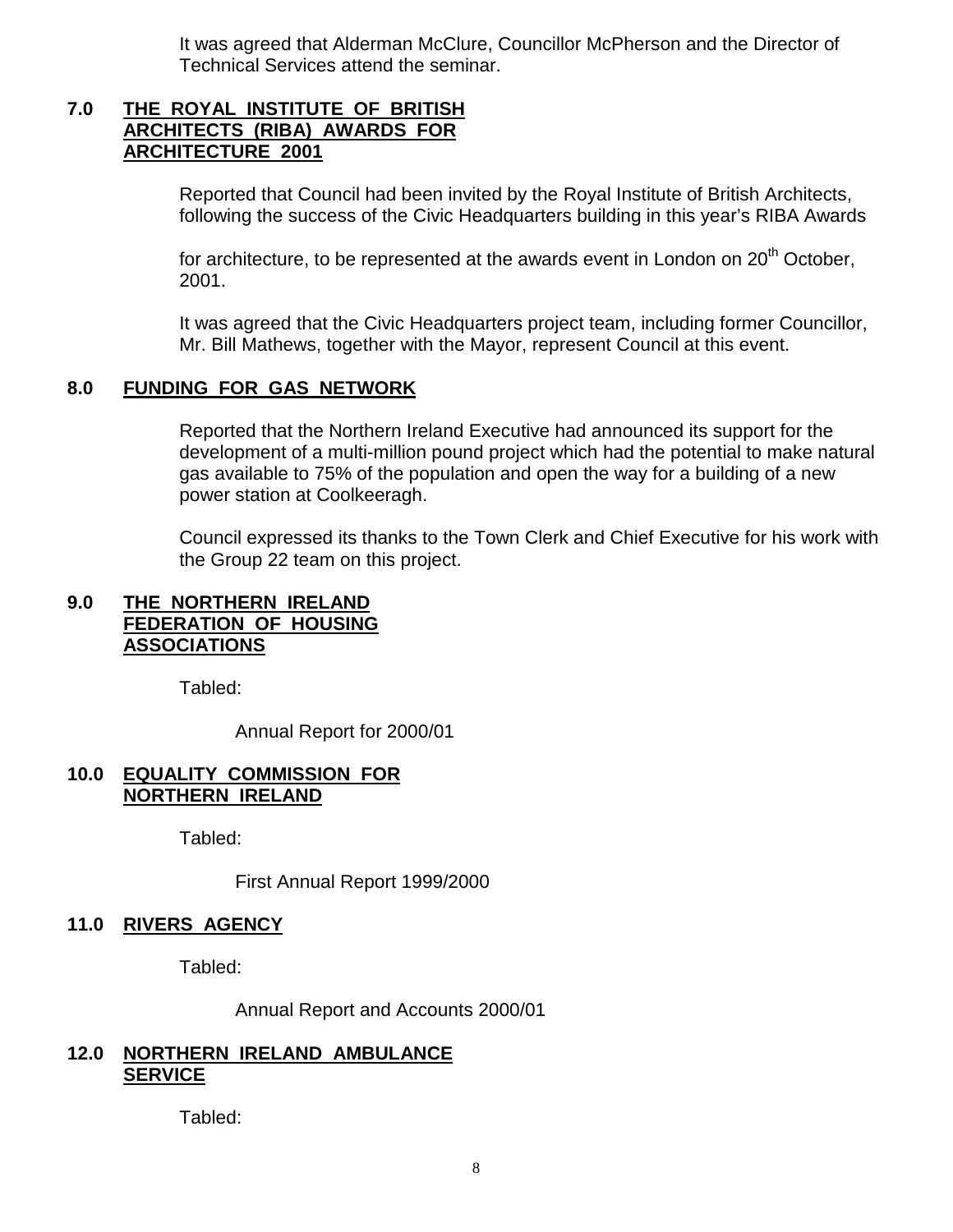# **13.0 RATE COLLECTION AGENCY**

Tabled:

Annual Report and Financial Statements 2000 - 2001

# **14.0 TRANSLINK**

Tabled:

- (a) Annual Review
- (b) Special 5 year review for the period from 1996
- (c) Booklet Antrim Bleach Green Rebirth of A Railway Line June 2001

# **15.0 CAUSEWAY HEALTH AND SOCIAL SERVICES TRUST**

Tabled:

Annual Report 2000/2001

# **16.0 ENTERPRISE ULSTER**

Tabled:

Annual Report 2000/2001

# **17.0 DISABILITY RIGHTS COMMISSION**

Tabled:

Annual Review 2000/2001

# **18.0 NORTHERN IRELAND HOUSING EXECUTIVE**

Tabled:

Annual Report 2000/2001

# **19.0 NORTHERN IRELAND HOUSING COUNCIL**

Tabled:

Minutes of the Northern Ireland Housing Council dated 9<sup>th</sup> August, 2001

# **20.0 NORTH-EASTERN EDUCATION**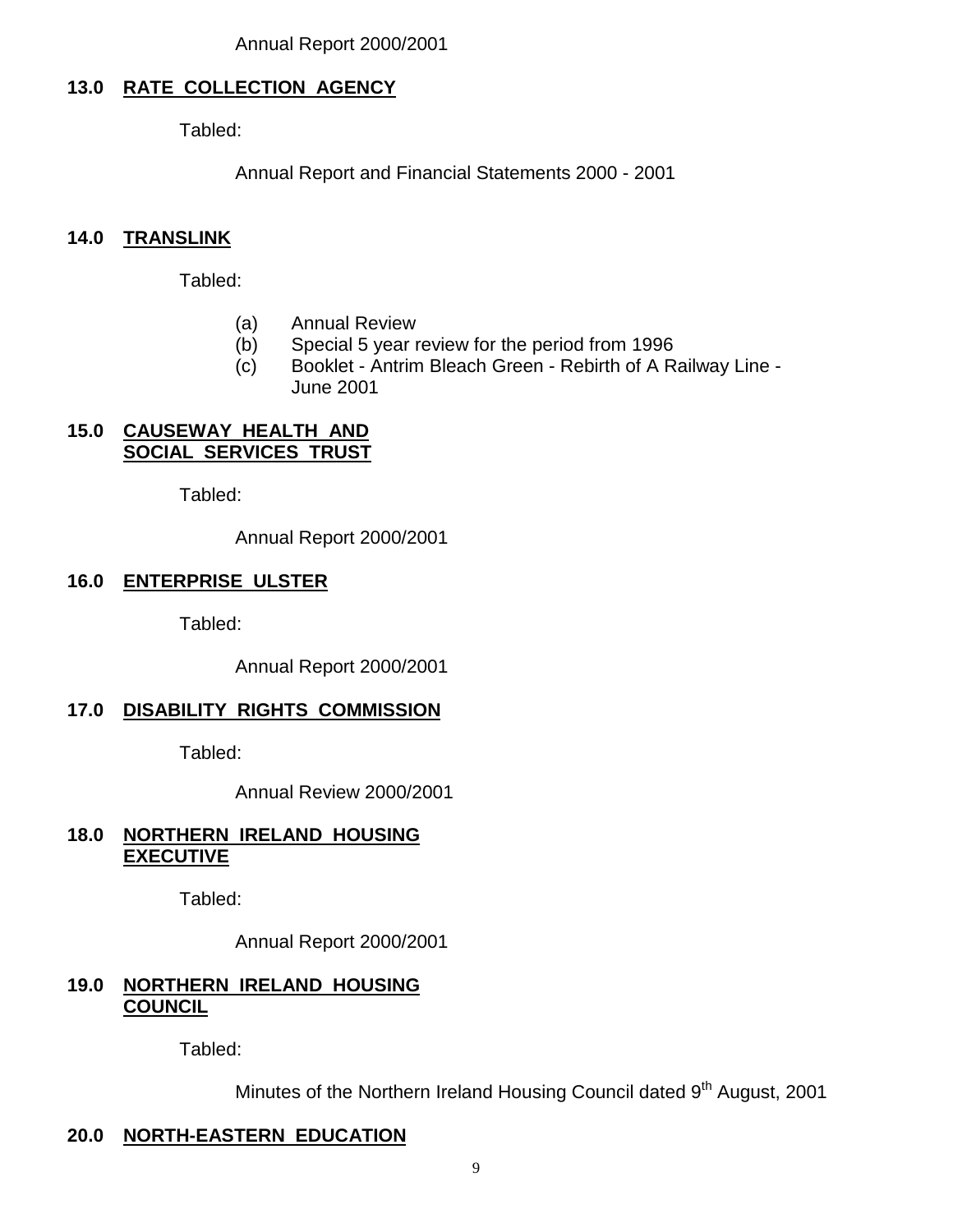# **AND LIBRARY BOARD**

Tabled:

Minutes of the North-Eastern Education and Library Board dated 26<sup>th</sup> June, 2001.

# **21.0 DOCUMENTS FOR SEALING**

Resolved:

That the following documents be sealed:

| 1. | <b>Contract Document</b> | Portballintrae Rock Armour and Beach Access<br>Path. Council and Ashleigh Contracts,<br>Hillsborough.                       |
|----|--------------------------|-----------------------------------------------------------------------------------------------------------------------------|
| 2. | Licence and Counterpart  | Repairs to West Mole (Castlerock Pier). Council<br>and R.J. Maxwell & Son Ltd., Coleraine and the<br>Harbour Commissioners. |
| 3. | <b>Cemetery Titles</b>   | Grant of Right of Burial Deeds - Register<br>Nos. 2731 - 2738 inclusive:                                                    |
|    |                          | Agherton<br>Coleraine<br>4<br>Portstewart <sub>2</sub>                                                                      |
|    |                          | <b>Advanced Deeds</b>                                                                                                       |
|    |                          | Register Nos. 0023 - 0024                                                                                                   |
|    |                          | Agherton<br>Coleraine<br>1                                                                                                  |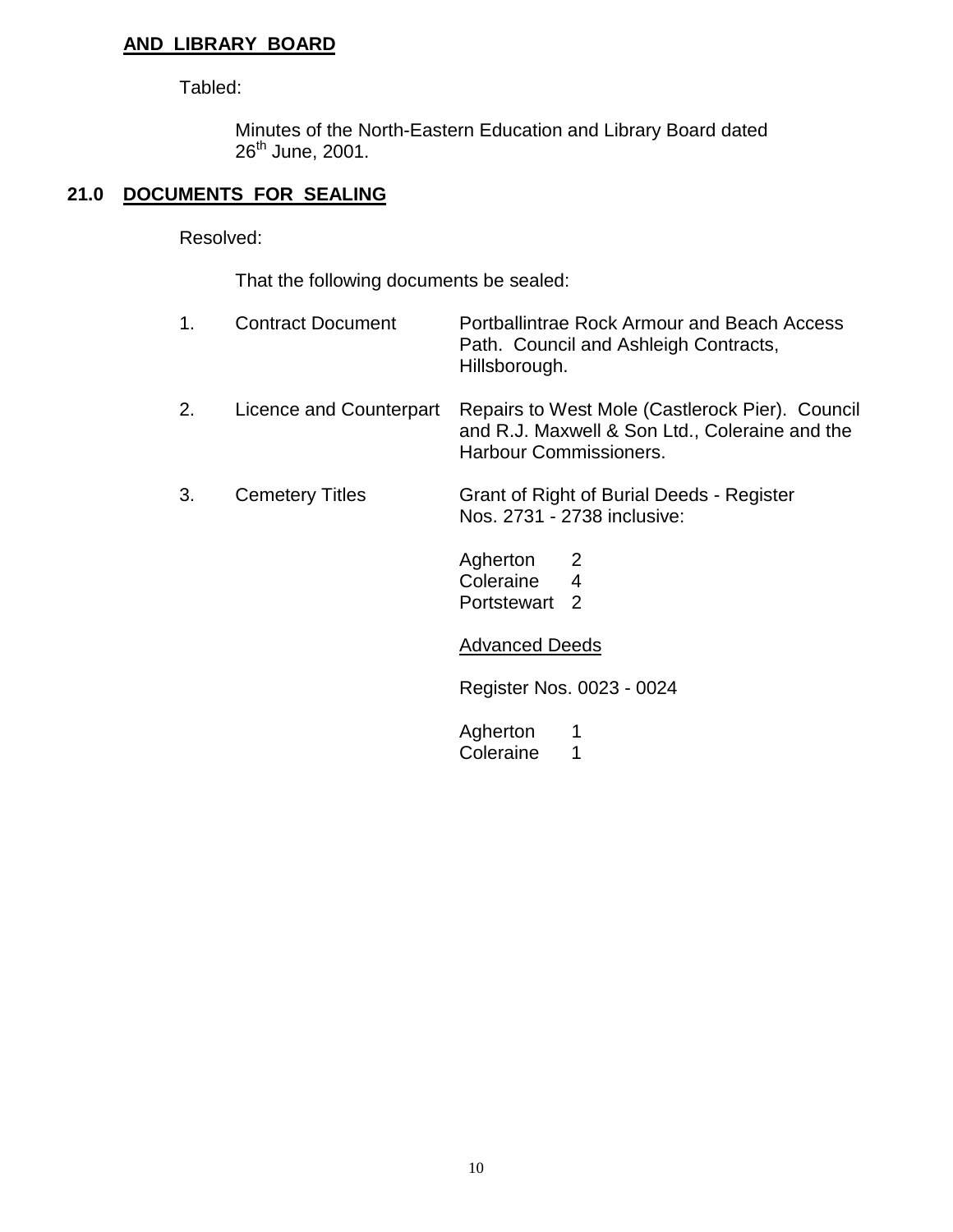# **POLICE LIAISON**

# **NORTH WEST '200' SUB-COMMITTEE**

# **27th September, 2001.**

| <b>Present:</b>                                                                            | Councillor E. A. Johnston (Mrs.) in the Chair                                                                                                                   |  |
|--------------------------------------------------------------------------------------------|-----------------------------------------------------------------------------------------------------------------------------------------------------------------|--|
|                                                                                            | The Deputy Mayor, Councillor R. D. Stewart                                                                                                                      |  |
|                                                                                            | <b>Aldermen</b>                                                                                                                                                 |  |
|                                                                                            | B. Leonard<br>P. E. A. Armitage (Mrs.)<br>(Items $1.0 - 8.0$ )                                                                                                  |  |
|                                                                                            | <b>Councillors</b>                                                                                                                                              |  |
|                                                                                            | C. S. Alexander (Ms.)<br>N. F. Hillis                                                                                                                           |  |
| <b>Represent-</b><br>atives from<br><b>Coleraine</b><br>and District<br><b>Motor Club:</b> | Mr. E. Johnston, Race Director and Mr. M. Whyte, Clerk of<br>the Course/Race Secretary                                                                          |  |
| Represent-<br>atives from<br><u>R.U.C.:</u>                                                | Sergeant K. Lyttle                                                                                                                                              |  |
| <b>Officers in</b><br>Attendance:                                                          | Director of Environmental Health, Acting Head of<br>Development Services, Services Manager, Principal<br>Administrative Officer and Administrative<br>Assistant |  |

#### **1.0 WELCOME**

The Chairman welcomed everyone to the meeting.

#### **2.0 DATE OF NORTH WEST '200' - 2002**

Mr. Whyte reported that the Motor Club had applied for two dates for the North West '200' –  $11<sup>th</sup>$  May and  $18<sup>th</sup>$ May,  $2002$  – the latter being the preferential date.

### **3.0 OFFICIAL CAMP SITE**

Following discussion it was proposed by the Deputy Mayor, seconded by Councillor Hillis and recommended:

That Council fund £4,000 rental for the camp site for 2002.

The Club would plan the operation of the camp site in conjunction with the R.U.C and Council.

#### **4.0 COUNCIL LANDS**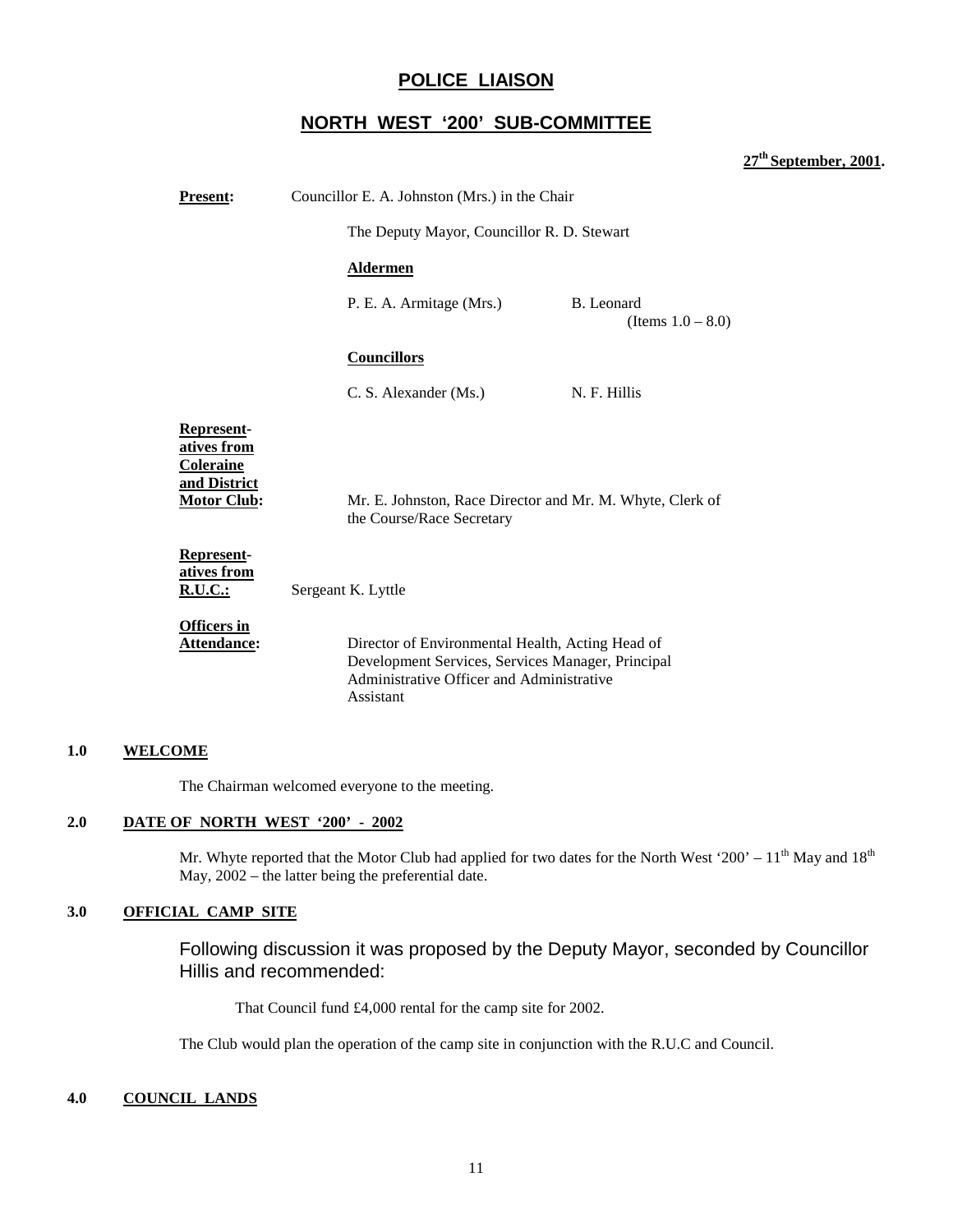The Director of Environmental Health reported that Council lands would be made available as in 2000 and that a family camp site would again be provided at Ballyreagh Road adjacent to McLaughlin's Bar.

Reference was made to complaints which had been received about noise nuisance from such a camp site. Mr. Whyte noted the concerns and would investigate.

#### **5.0 OPERATIONAL ISSUES**

The Director of Environmental Health reported that Council would provide the following as in 2000:

- (a) Stewards for Council lands;
- (b) Signage;
- (c) Distribution of leaflets.

### **6.0 R.U.C. RESOURCES**

Reference was made to R.U.C. resources for the event. Sergeant Lyttle advised that the number of R.U.C. officers available would be reduced but as much help and support as possible would be provided.

> The Director of Environmental Health stressed it was essential that the communications system continued between the R.U.C. and Council staff as safety of such staff was a priority.

# **7.0 PROPOSED EVENTS**

Reference was made to the events which would be organised during the week leading up to the North West '200'.

It was noted that the Town Clerk and Chief Executive and the Acting Head of Development Services would be meeting with representatives from the Motor Club regarding arrangements, etc. for the provision of further events as in the North West Festival.

# **8.0 TRANSLINK**

Reference was made to the problems encountered with passengers consuming alcohol on trains travelling to Portrush.

Sergeant Lyttle advised that, as in previous years, this would not be permitted and co-operation would continue to be available from Translink.

# **9.0 THANKS**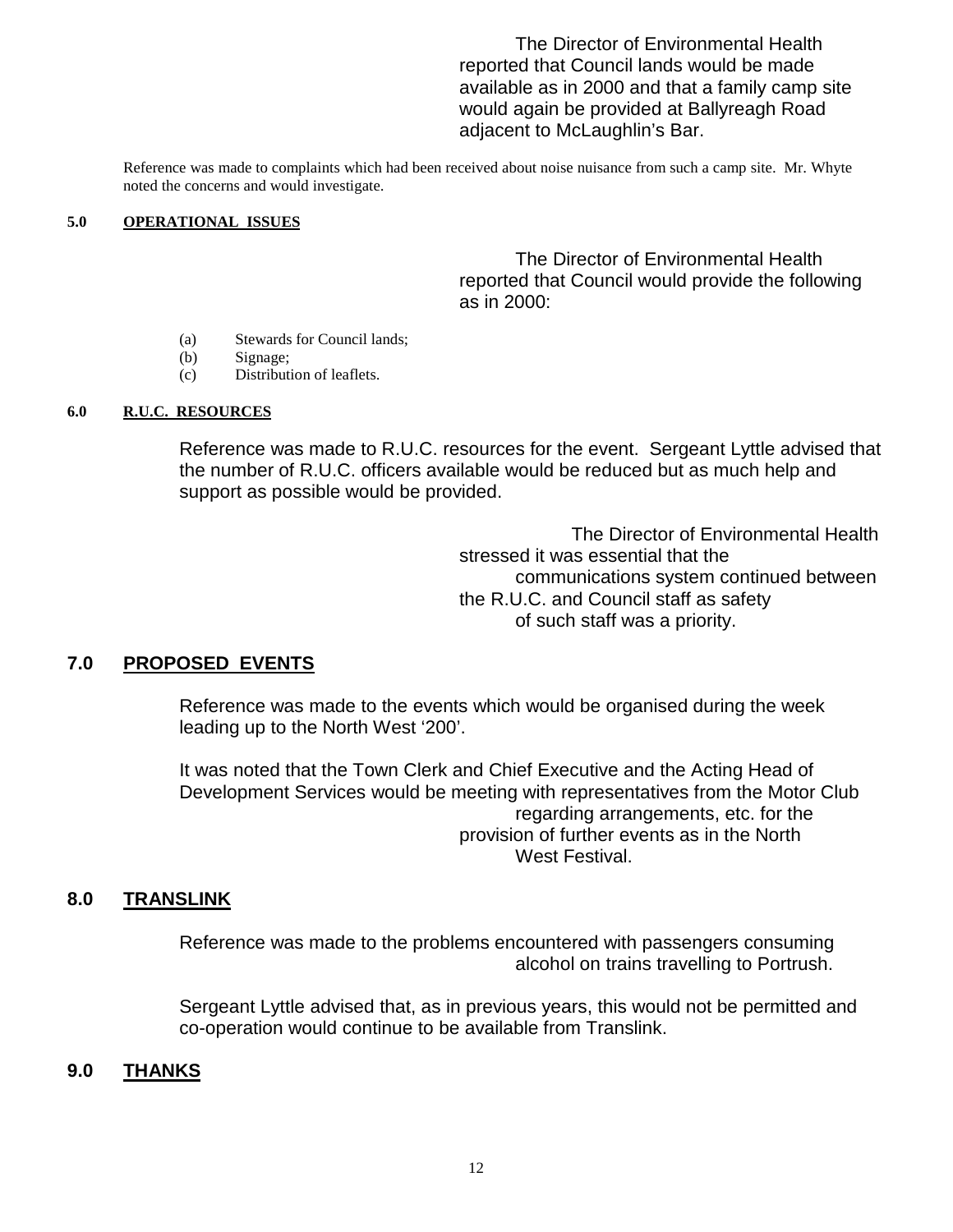Mr. M. Whyte expressed thanks on behalf of the Coleraine and District Motor Club to the Town Clerk and Chief Executive and the Acting Head of Development Services for the support received in 2001.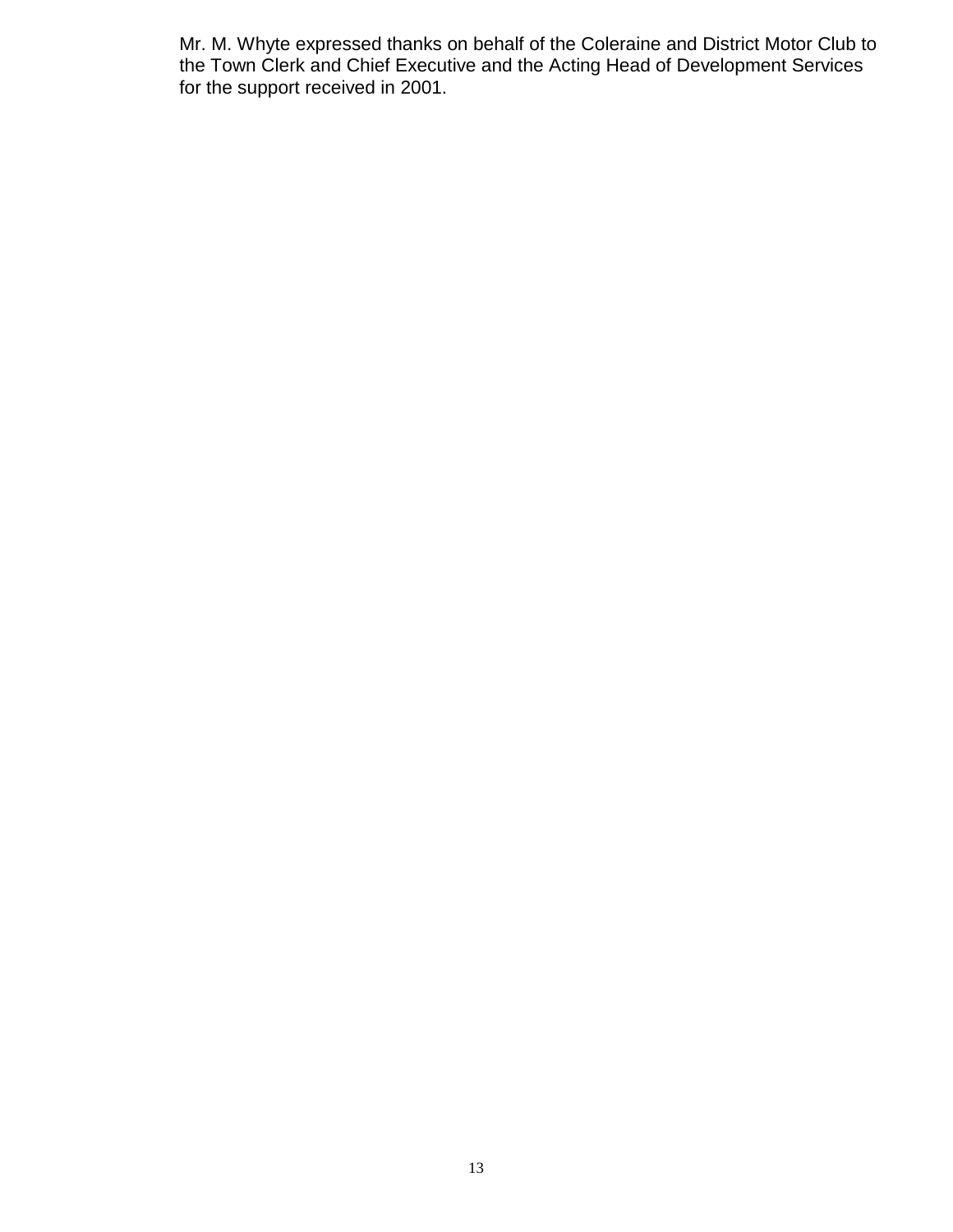# **LEISURE AND ENVIRONMENT COMMITTEE**

# **2nd October, 2001**

# **Present:** Alderman W. J. McClure, in the Chair

The Mayor, Councillor J. J. Dallat

# **Aldermen**

E. T. Black (Mrs.) B. Leonard W. T. Creelman (Items 2.1 - 9.0)

# **Councillors**

| C. S. Alexander (Ms.) | E. A. Johnston (Mrs.)  |
|-----------------------|------------------------|
| (Items $2.1 - 9.0$ )  | W. A. King             |
| D. D. Barbour         | D. McClarty            |
| J. M. Bradley         | G. L. McLaughlin       |
| (Items $2.2 - 9.0$ )  | A. McQuillan           |
| O. M. Church (Mrs.)   | (Items $1.0 - 4.5.1$ ) |
| T. J. Deans           | E. M. Mullan           |
| E. P. Fielding (Mrs.) | W. J. Watt             |
| N. F. Hillis          |                        |

# **Officers in**

**Attendance:** Town Clerk and Chief Executive, Director of Leisure Services, Senior Technical Officer, Senior Environmental Health Officer,

Principal Administrative Officer, Enforcement Officer, Environmental Health Officer, Administrative Officer and Administrative Assistant

**Apologies:** Alderman Mrs. Armitage and Councillor McPherson

# **1.0 SYMPATHY**

The Chairman made reference to the recent murder of Mr. Martin O'Hagan in Lurgan and it was agreed that a letter of condolence be forwarded to Mrs. O'Hagan.

1.1 National Union of Journalists A suggestion to send a message of sympathy and support to the National Union of Journalists following Mr. O'Hagan's murder was ruled out by the Chairman closing the debate.

# **2.0 LEISURE SERVICES REPORT**

The Report of the Director of Leisure Services was considered (previously supplied).

Matters arising:

2.1 Commonwealth Games The Chairman welcomed Mr. B. Stewart, Funding (Chairman), Mr. D. McColgan (General Secretary)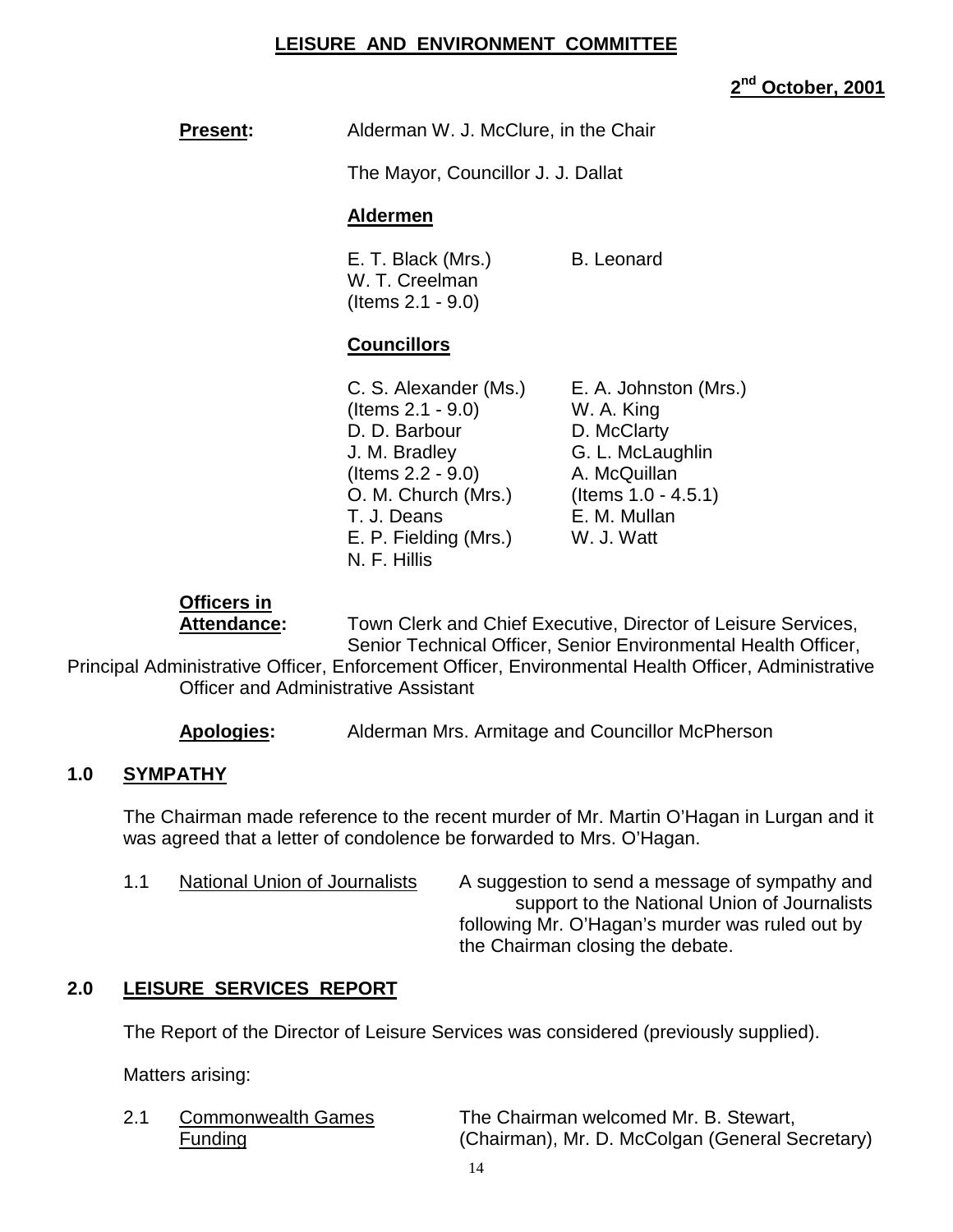and Mr. J. Monaghan (Treasurer) from the Northern Ireland Commonwealth Games Council who were in attendance to address Committee.

The representatives outlined the role and remit of the Games Council and their requirement for financial assistance to send a team to the seventeenth Commonwealth Games in Manchester in 2002.

Discussion ensued on this topic during which the representatives answered various members' questions.

It was proposed by Councillor Watt, seconded by Councillor Deans and unanimously recommended:

> That Council contribute £3,000 to the Northern Ireland Commonwealth Games Council towards the cost of sending a team from Northern Ireland to the Commonwealth Games to be held in Manchester in 2002.

The Chairman thanked the representatives for attending after which they withdrew.

2.2 Anderson Park - Phase 2 The Chairman welcomed Mr. Peter Westbury of Mouncey Westbury Associates who was in attendance to address Committee on proposals for Phase 2 development work at Anderson Park, Coleraine.

> Mr. Westbury elaborated on the proposed refurbishment of the Rose Garden area which would include the provision of a gazebo and accommodation for the Phoenix Peace Fountain as previously agreed. The cost of the scheme was approximately £190,000.

Discussion ensued on this topic during which Mr. Westbury answered various members' questions.

It was proposed by Councillor McClarty, seconded by Councillor Barbour and recommended:

> That Council agree to the scheme progressing to tender stage.

The Chairman thanked Mr. Westbury for attending after which he withdrew.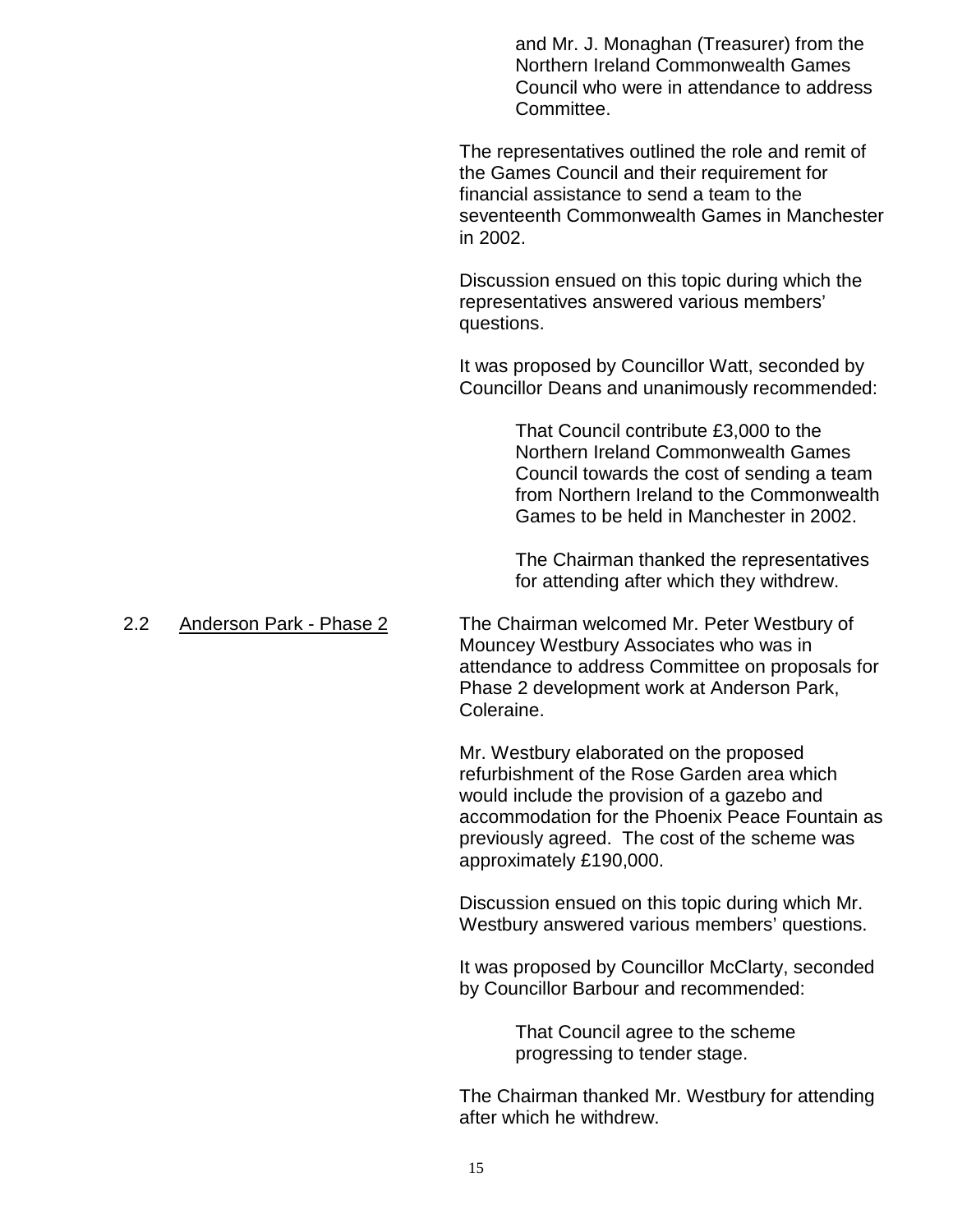| 2.3 | Old Courthouse, Coleraine          | Committee noted information from Drenagh Tree                                                                                                                                                   |
|-----|------------------------------------|-------------------------------------------------------------------------------------------------------------------------------------------------------------------------------------------------|
|     |                                    | Services, as detailed in the report, regarding the<br>condition of the large sycamore tree at the<br>triangular bed at the Old Courthouse, Waterside,<br>Coleraine.                             |
|     |                                    | Council is recommended to agree to the removal of<br>this tree which would present the opportunity to<br>develop this bed for spring and summer planting.                                       |
| 2.4 | <b>Golden Jubilee Celebrations</b> | Council is recommended to participate in the<br>Queen's Golden Jubilee Celebrations in 2002 by<br>promoting events that will benefit the six charities<br>nominated by the Queen.               |
| 2.5 | <b>Portrush Recreation Grounds</b> | Council is recommended to agree to the provision<br>of a new roof covering for the pavilion at<br>Portrush Recreation Grounds and replacement of<br>the existing wooden frame windows with PVC. |
|     |                                    | The total cost of the scheme is £22,000.                                                                                                                                                        |
| 2.6 | Cromlech Gardens, Portstewart      | Planning Service had requested Council to<br>maintain areas of open space at a new housing<br>development at Cromlech Gardens (off Agherton<br>Road), Portstewart.                              |
|     |                                    | Council is recommended to agree subject to the<br>completion of an Article 40 agreement with the<br>developer, as detailed in the report.                                                       |
| 2.7 | Translink Ulster in Bloom 2001     | Committee welcomed the announcement that<br>Coleraine had gained equal second place in the<br>Town Competition of the 2001 Ulster in Bloom<br>competition.                                      |
|     |                                    | The Mayor would be hosting a small reception for<br>the Parks Department staff to mark this<br>achievement.                                                                                     |
| 2.8 | <b>Christmas Lights Switch On</b>  | Committee noted information, as detailed in the<br>report, regarding the Christmas Lights Switch On.                                                                                            |
|     |                                    | The Director of Leisure Services agreed to<br>investigate the possibility of providing a Christmas<br>tree in Castlerock.                                                                       |

# **3.0 CHAIRMAN**

The Chairman congratulated Mr. Curry on his recent appointment to the post of Director of Leisures Services.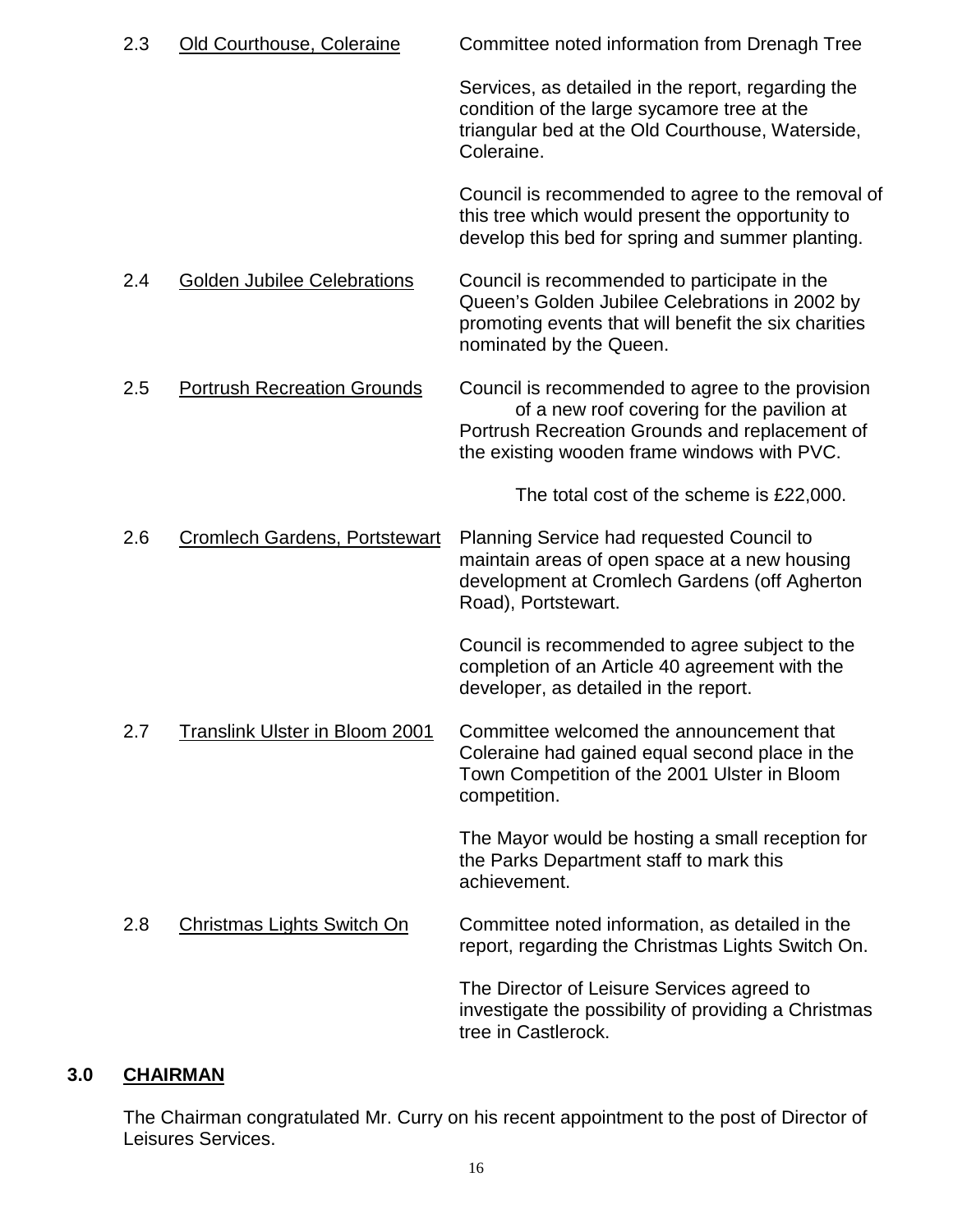# **4.0 TECHNICAL SERVICES REPORT**

The Report of the Director of Technical Services was considered (previously supplied). Matters arising:

4.1 Portstewart Harbour Recommended: Remedial Works

That the following five companies be invited to tender for the contract for Portstewart Harbour remedial works.

This would be subject to the contractors including the provision of a performance bond in their tenders.

> Dawson - W.A.M. Ltd. Farrans (Construction) Ltd. Graham Construction Kennedy Quarries Ltd. McLaughlin & Harvey Ltd.

4.2 Street Trading Act (N.I.) Consideration was given to the report of the Sub-<br>2001 - Sub-Committee - Committee on the Street Trading Act (N.I.) Committee on the Street Trading Act (N.I.) Designation of Streets 2001 regarding designation of streets.

> Following discussion it was recommended that the undernoted streets be designated for stationary street trading:

| <b>Designated Street</b>                                                                 | No. of Pitches |
|------------------------------------------------------------------------------------------|----------------|
| Car Park adjacent to shops at Greenmount,<br>Coleraine                                   | 1              |
| Dunhill Road lay-by at Macosquin,<br>Coleraine                                           | 1              |
| Lower Lansdowne Road, Portrush                                                           | 4              |
| Newbridge Road lay-by (two mile bridge)                                                  | 1              |
| Car Park at Harpur's Hill shops, Coleraine                                               | 1              |
| Car Park at shops off Daneshill Road,<br><b>Ballysally, Coleraine</b>                    | 1              |
| Loughanhill Industrial Estate, Coleraine                                                 | 1              |
| Ballycairn Road area, Coleraine adjacent to<br>Coleraine Academical Institution entrance | 1              |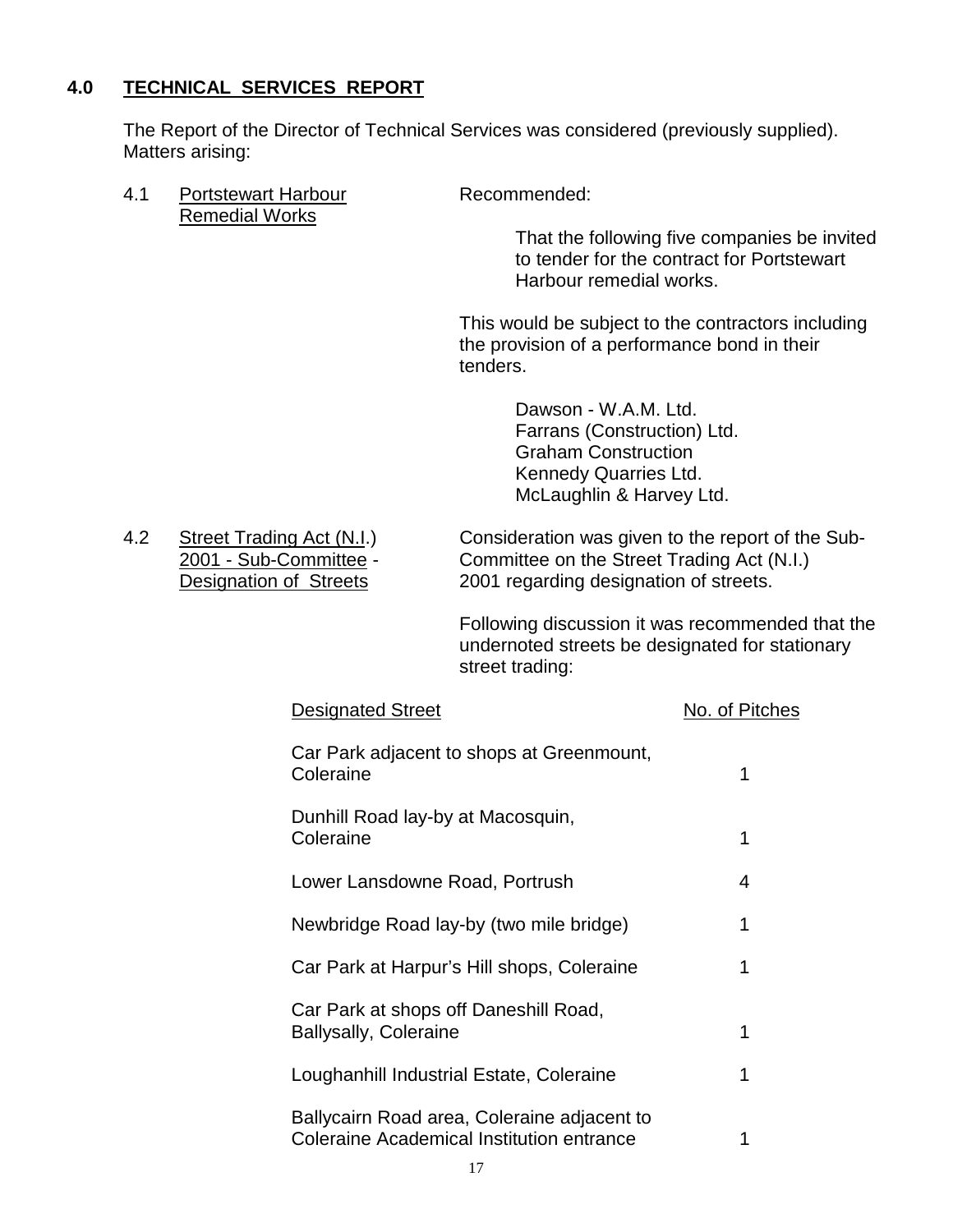|     | Coleraine                                                       | Castlerock Road lay-by at Loreto College,                                                                                             | 1 |
|-----|-----------------------------------------------------------------|---------------------------------------------------------------------------------------------------------------------------------------|---|
|     | Area adjacent to public toilets on<br>The Promenade, Castlerock |                                                                                                                                       | 1 |
|     |                                                                 | It was also agreed that the designation of<br>The Diamond, Kilrea be referred back to the<br>Sub-Committee for further consideration. |   |
| 4.3 | <b>Building Control</b>                                         |                                                                                                                                       |   |
|     | Approvals<br>4.3.1                                              | Approval had been given for fifty-two applications.                                                                                   |   |
| 4.4 | For Information                                                 | The Director of Technical Services included<br>information in his report on the following:                                            |   |
|     |                                                                 | North West Regional Waste Management Group -<br>Status Report.                                                                        |   |

# **5.0 ENVIRONMENTAL HEALTH**

The Report of the Director of Environmental Health was considered (previously supplied).

Matters arising:

- 5.2 Licensing of Butchers' Shops
	- (N.I.) 2001

5.2.1 Food Safety (General Committee noted information, as detailed in the Food Hygiene) (Amend- report, regarding these regulations which came ments) Regulations fully into force on 1<sup>st</sup> October, 2001.

> The regulations provided for the annual licensing of retail butchers' shops, mobile shops and market stalls selling both unwrapped raw meat and other ready to eat foods from the same premises.

Committee welcomed the announcement that all relevant butchers' shops and supermarket meat counters in the Borough fully complied with the regulations and were now licensed in accordance with these procedures.

# **6.0 LOCAL AUTHORITIES RADIATION NETWORK (LARNET) 2001 CONFERENCE**

Reported that the 2001 LARNET Conference "Waves of Concern" would be held on Thursday, 29<sup>th</sup> November, 2001 at the Bonnington in Bloomsbury Hotel, London.

Recommended: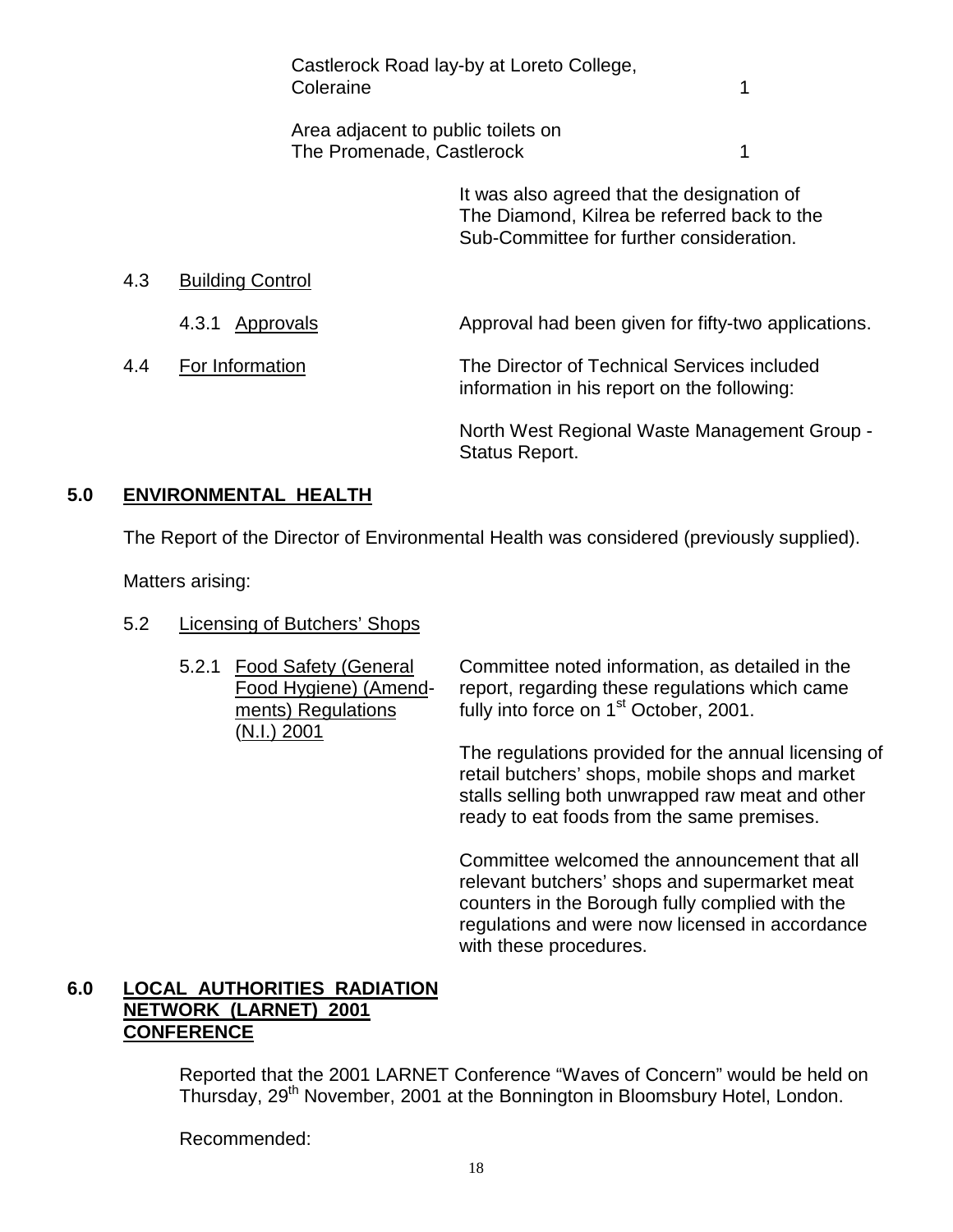That the Director of Environmental Health and Senior Environmental Health Officer attend the Conference.

# **7.0 ULSTER SPORTS TRUST**

Read letter of thanks from the Ulster Sports Trust for Council's financial contribution of £1,000 towards the work of the Trust for 2001.

Noted.

# **8.0 TOWNLAND NAMES**

Alderman Mrs. Black made reference to the importance of retaining the use of townland names in postal addresses and asked that Assembly members and Council encourage their continued use.

# **9.0 MURDER OF MR. O'HAGAN - PROPOSED LETTER TO NATIONAL UNION OF JOURNALISTS**

Alderman Leonard expressed concern at the non-admission of this proposal at the beginning of the meeting.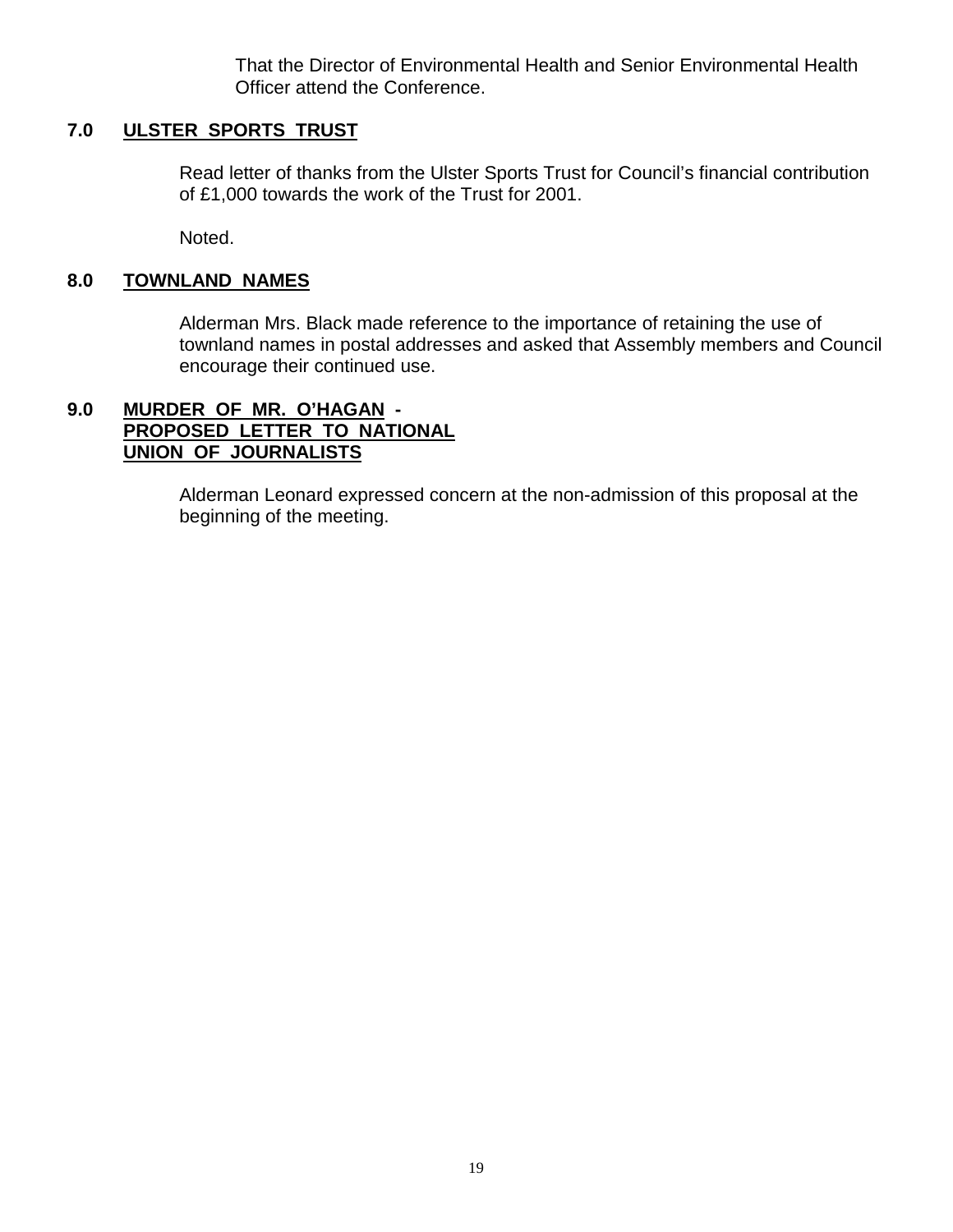# **PLANNING COMMITTEE**

#### **9th October, 2001.**

| <b>Present:</b>                          | Councillor O. M. Church (Mrs.) in the Chair                  |                                                                                  |  |  |
|------------------------------------------|--------------------------------------------------------------|----------------------------------------------------------------------------------|--|--|
|                                          | The Mayor, Councillor J. J. Dallat                           |                                                                                  |  |  |
|                                          |                                                              | The Deputy Mayor, Councillor R. D. Stewart                                       |  |  |
|                                          | <b>Aldermen</b>                                              |                                                                                  |  |  |
|                                          | E. T. Black (Mrs.)<br>(Items $1.0 - 2.0$ )<br>W. T. Creelman | B. Leonard<br>W. J. McClure                                                      |  |  |
|                                          | <b>Councillors</b>                                           |                                                                                  |  |  |
|                                          | J. M. Bradley<br>T. J. Deans                                 | G. L. McLaughlin<br>(Items $1.0 - 1.42$ )                                        |  |  |
|                                          | (Items $1.0 - 2.0$ )                                         | R. A. McPherson                                                                  |  |  |
|                                          | E. P. Fielding (Mrs.)                                        | (Items $1.0 - 2.0$ )                                                             |  |  |
|                                          | W. A. King                                                   | A. McQuillan                                                                     |  |  |
|                                          | D. McClarty                                                  | E. M. Mullan                                                                     |  |  |
|                                          | (Items $1.0 - 1.10$ )                                        | W. J. Watt                                                                       |  |  |
| Also in<br>Attendance:                   |                                                              | Representatives from the Planning Service -<br>Miss H. Clements and Mr. P. Duffy |  |  |
| <b>Officers in</b><br><b>Attendance:</b> |                                                              | Principal Administrative Officer and Administrative Assistants                   |  |  |
| <b>Apologies:</b>                        | Hillis and Mrs. Johnston                                     | Alderman Mrs. Armitage, Councillors Ms. Alexander, Barbour,                      |  |  |

#### **1.0 PLANNING APPLICATIONS**

A list of one hundred and twenty one applications was considered (previously supplied).

#### **Applications Deferred from Previous Meeting**

### 1.1 Application No. D1 C/2001/0060/F

Erection of new office building to provide accommodation for Company Headquarters at Sandel Village Centre, Knocklyn Road, Coleraine for D.G.K. Developments

The opinion of the Planning Service was to approve.

Following discussion it was proposed by Alderman McClure, seconded by Councillor Bradley and agreed:

> That the application be referred to the Planning Service Management Board with a recommendation to refuse and, in the event of an unsatisfactory decision, that Council consider the possibility of a judicial review.

In the event of Council considering a judicial review, the Principal Administrative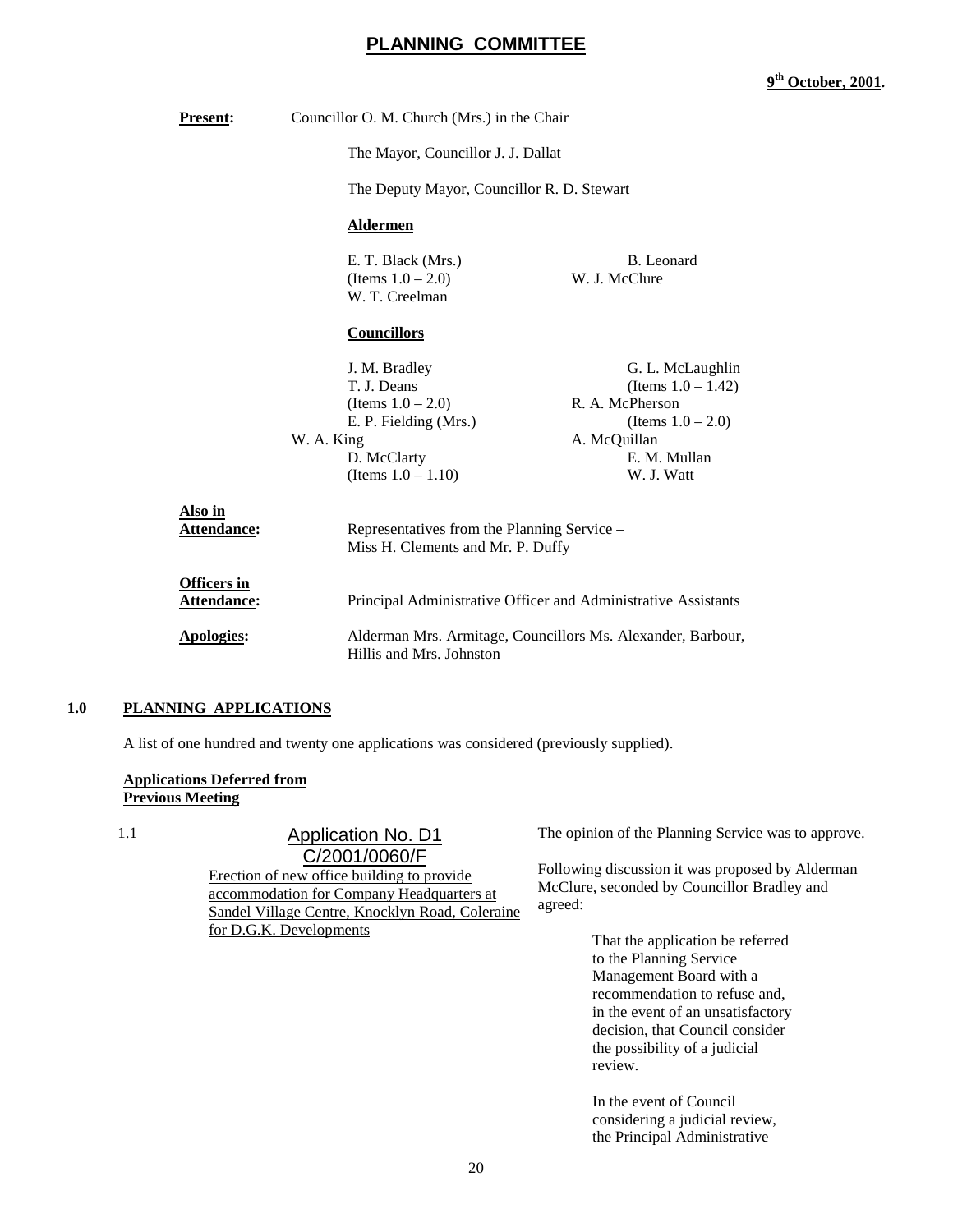Officer was asked to seek legal advice.

#### The opinion of the Planning Service was to approve.

No further representations had been received within the statutory consultation period.

It was proposed by Alderman McClure and seconded by Councillor Watt:

#### That the application be refused.

On being put to the Meeting, the proposal was carried, eleven members voting in favour and no one voting against.

The opinion of the Planning Service was to approve.

It was agreed that the application be approved.

The opinion of the Planning Service was to refuse.

It was proposed by Councillor Watt and seconded by Councillor McPherson:

That the application be approved.

On being put to the Meeting, the proposal was carried unanimously.

The opinion of the Planning Service was to approve.

It was agreed that the application be approved.

The opinion of the Planning Service was to refuse.

It was agreed that the application be refused.

The opinion of the Planning Service was to refuse.

It was proposed by Councillor Mullan and seconded by Councillor Watt:

## That the application be approved.

On being put to the Meeting, the proposal was carried unanimously.

The opinion of the Planning Service was to approve.

No further objections had been received within the statutory consultation period.

It was agreed that the application be approved.

1.3 Application No. D3 C/2001/0365/F Extension and alterations to dwelling at 2 Brookvale Terrace, West Strand Road, Portrush for Mr. & Mrs. P. Bevan 1.4 Application No. D4 C/2001/0413/O Site for replacement dwelling at Slimag House, Kilgrain, Coleraine for Mrs. V. McClure

1.2 Application No. D2 C/2001/0193/F

> Demolish existing terrace and construct 2 apartment buildings incorporating 45 apartments

at 7, 9, 11, 13, 15, 17, 19 & 21 Ardbanna Terrace, Mountsandel Road, Coleraine for O'Kane &

(including 7 Duplex apartments)

Devine Construction Ltd.

1.5 Application No. D5 C/2001/0501/F Demolish existing dwelling and erect 3 no.

apartments (three and a half storey block) at 4 Enfield Street, Portstewart for Mr. C. Trolan

1.6 Application No. D6 C/2001/0520/F Redevelopment of existing dwellings and shop unit to provide 8 no. new dwelling units at no. 9 Royal Avenue and no. 54 Prospect Road, Portstewart for Mr. P. Trolan

> C/2001/0526/O Site for housing development adjacent to 80 Craigmore Road, Ringsend, Coleraine for J. Bradley & Sons

1.8 Application No. D8 C/2001/0530/F Erection of 2 no. semi-detached dwellings at 31 Strand Road, Portstewart for O'Kane & Devine Construction Ltd.

#### 1.7 Application No. D7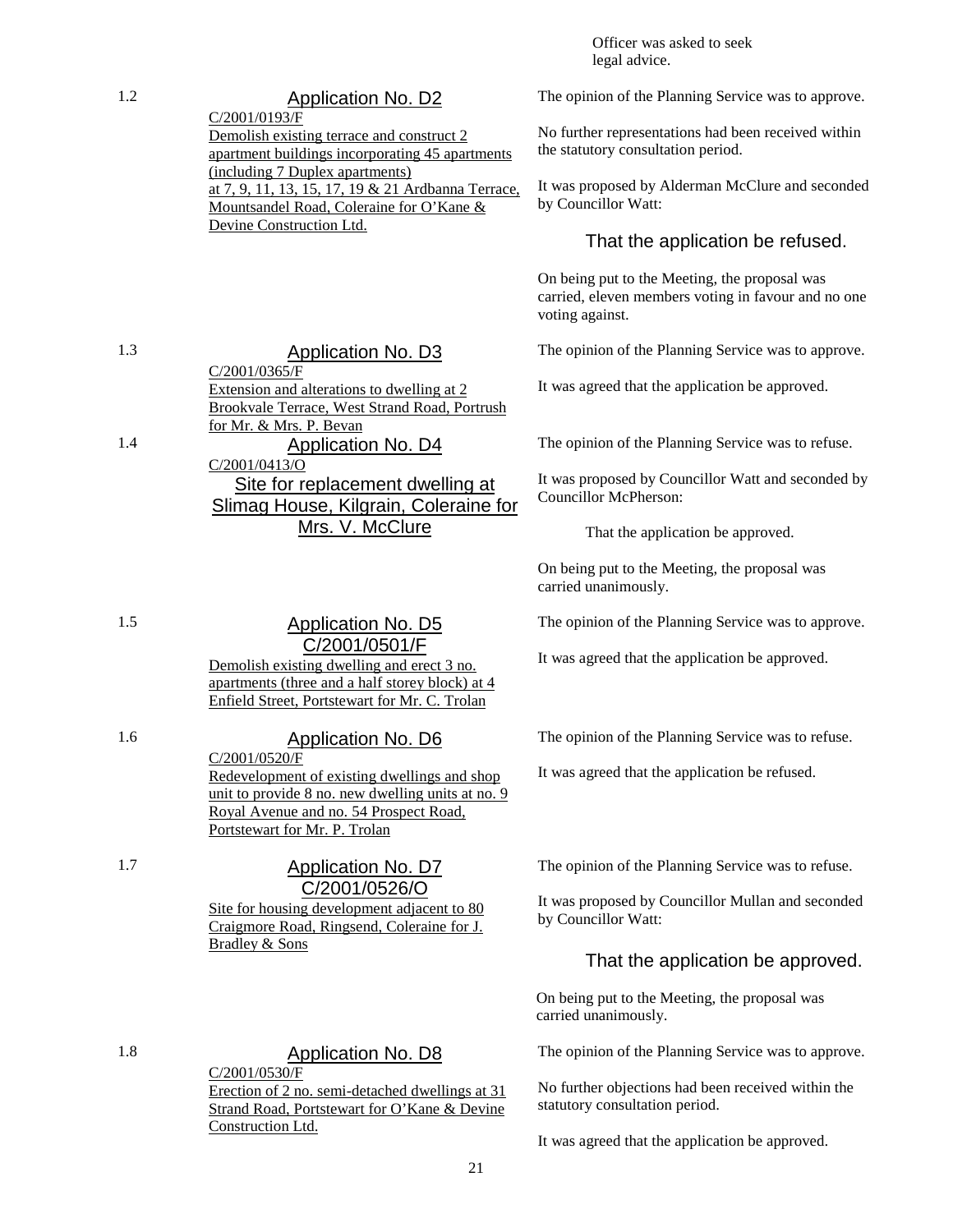# 1.9 Application No. D9

C/2001/0522/O Proposed site for single storey dwelling adjacent to 54 Ballyhackett Road, Castlerock for Mr. R. Dixon

1.10 **Application No. D10** C/2001/0547/O Site for two storey dwelling and garage at land to the rear of 162 Carrowreagh Road, Garvagh for Mr. W. McNeill 1.11 Application No. D11

# C/2001/0572/F

Demolition of 30 and 30a High Road (2 no. flats on 3 floors) and erection of 3 no. flats over three floors at 30 and 30a High Road, Portstewart for Messrs. Crawford and Wilkinson

The opinion of the Planning Service was to refuse.

It was agreed that the application be referred to the Planning Service Management Board with a recommendation for approval.

The opinion of the Planning Service was to approve.

It was agreed that the application be approved subject to the dwelling being restricted to single storey.

The opinion of the Planning Service was to approve.

It was proposed by Alderman Leonard, seconded by the Mayor and agreed: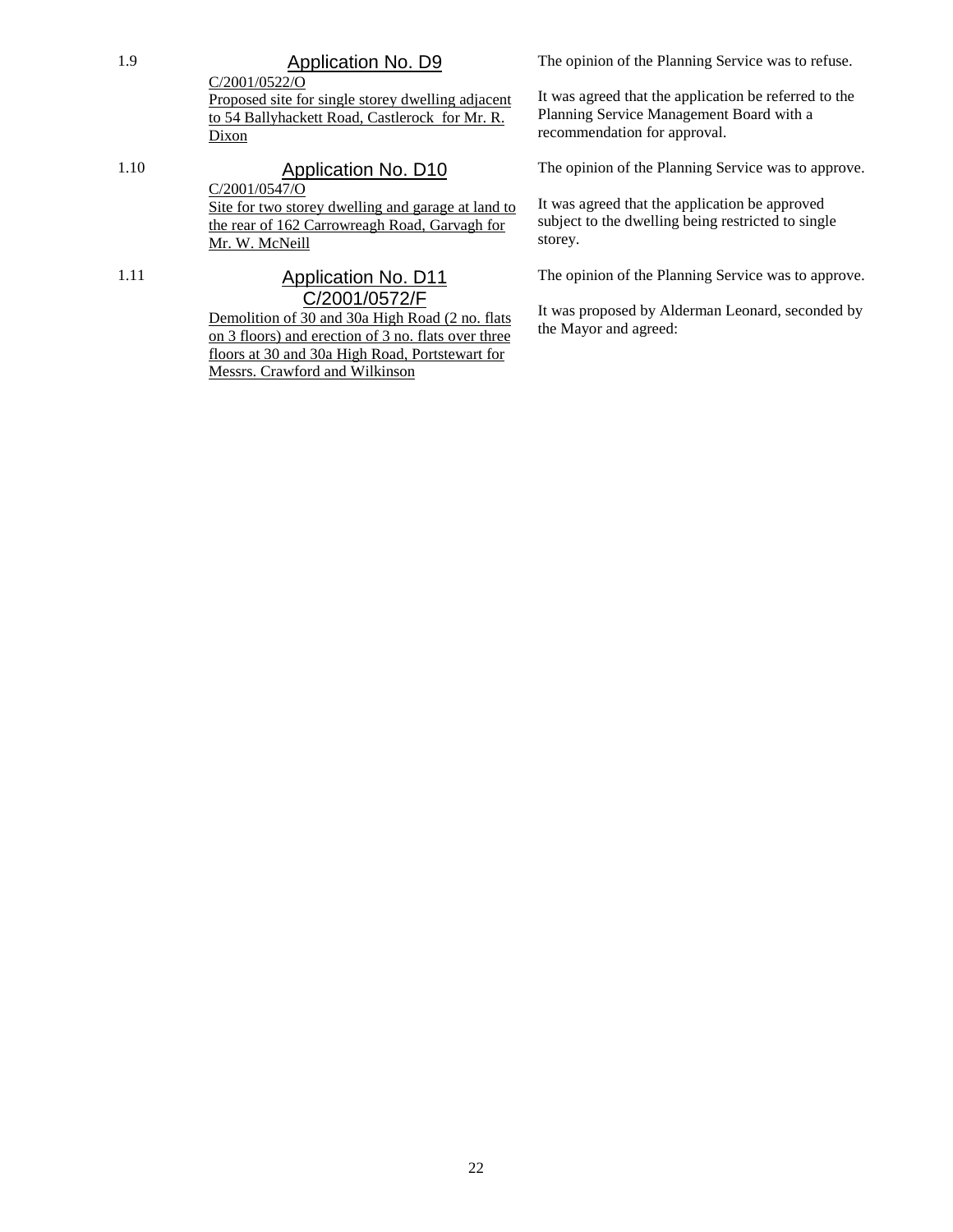1.12 **Application No. D12** C/2001/0583/O Site for dwelling and garage at land adjacent to no. 115 Agivey Road, Kilrea for Mr. B. Torrens The opinion of the Planning Service was to refuse.

It was proposed by Councillor Watt, seconded by Alderman McClure and agreed:

> That the application be referred to the Planning Service Management Board with a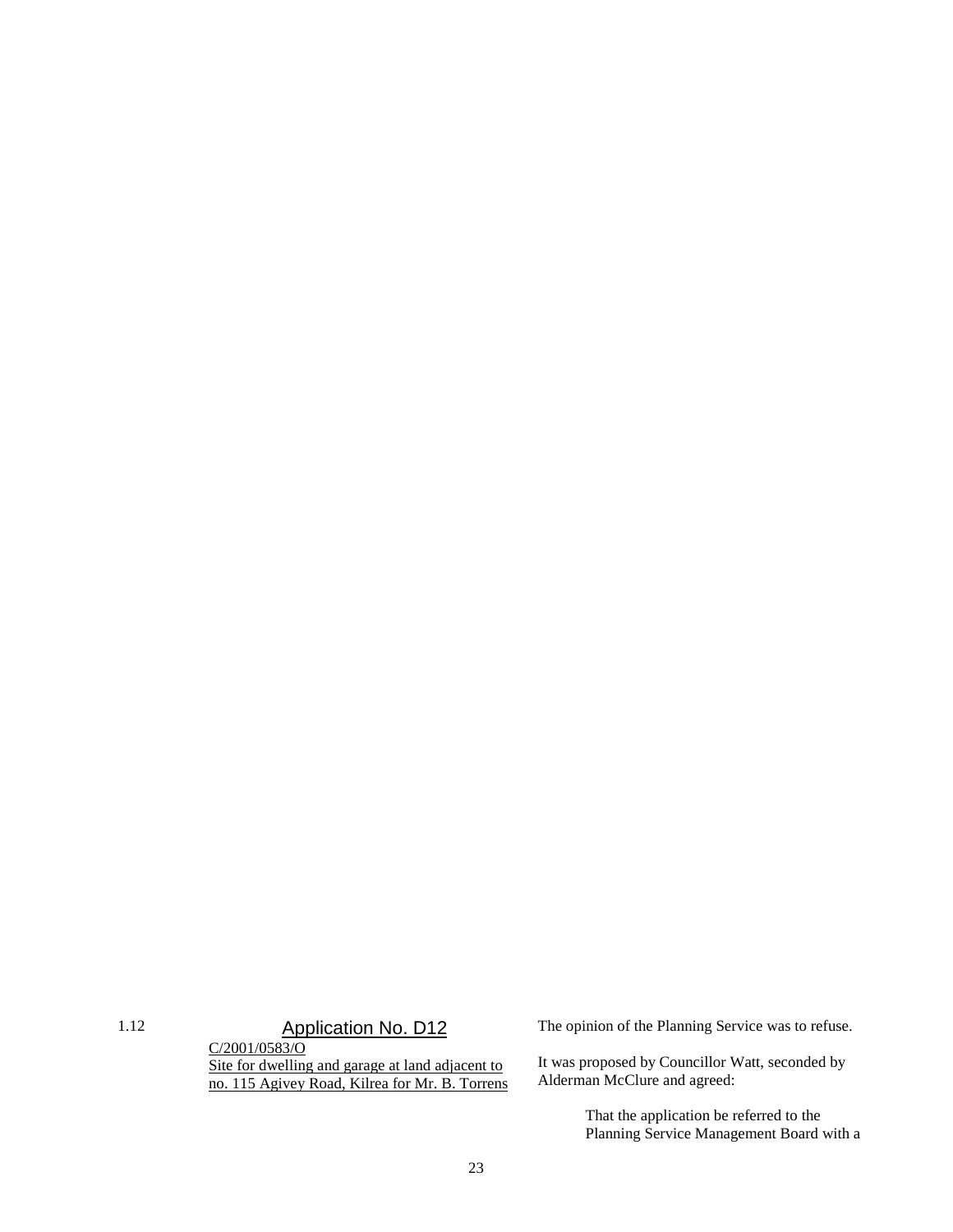1.13 Application No. D13 C/2001/0666/O Proposed site for dwelling at Moneydig Road, Garvagh for Mr. A. Thompson

recommendation to approve.

The opinion of the Planning Service was to refuse.

The application had now been withdrawn.

1.14 Application No. D14

C/2001/0721/O Demolish existing dwelling and construct 2 no. detached dwellings and garages on existing site and side paddock at 17 Boleran Road, Garvagh for Mr. S. Moffat

1.15 Application No. D15 C/2001/0772/0 Proposed site for dwelling at 21 Crevolea Road, Blackhill, Coleraine for Mr. and Mrs. T. Paul **NEW APPLICATIONS**

1.16 Application No. 101 C/2001/0887/F 16 no. apartments at former swimming pool complex and library, Main Street, Castlerock for Turkington & Son

The opinion of the Planning Service was to refuse.

It was proposed by Councillor Watt, seconded by Councillor McQuillan and agreed:

That the application be approved.

The opinion of the Planning Service was to refuse.

It was agreed that the application be refused.

The opinion of the Planning Service was to approve.

No representations had been received within the statutory consultation period.

Following discussion, it was proposed by Councillor Bradley, seconded by Councillor McPherson and agreed:

> That the application be deferred for one month to facilitate Planning Service to make available a plan of the application and the Principal Administrative Officer to check if there is encroachment on to Council land.

# The opinion of the Planning Service was to approve.

Reported that amended drawings had been received reducing the number of dwellings from 13 to 12. The application would be approved.

# The opinion of the Planning Service was to approve.

No representations had been received within the statutory consultation period and the application would be approved.

The opinion of the Planning Service was to approve.

Satisfactory amended plans had been received and the application would be approved.

1.17 Application No. 1 C/2001/0286/F Erection of 12 no. dwellings at Ballywillan Crescent, off Ballywillan Road, Portrush for Cherrybrook **Construction** 

1.18 Application No. 2 C/2001/0299/LB Listed Building Consent for extension to dwelling at 12 Somerset Mews, Coleraine for Mrs. Potts

1.19 Application No. 5 C/2001/0535/F Conversion of existing building into 4 no. apartments (including four storey rear extension) at no. 16 Lansdowne Crescent, Portrush for Mr. I. Smyth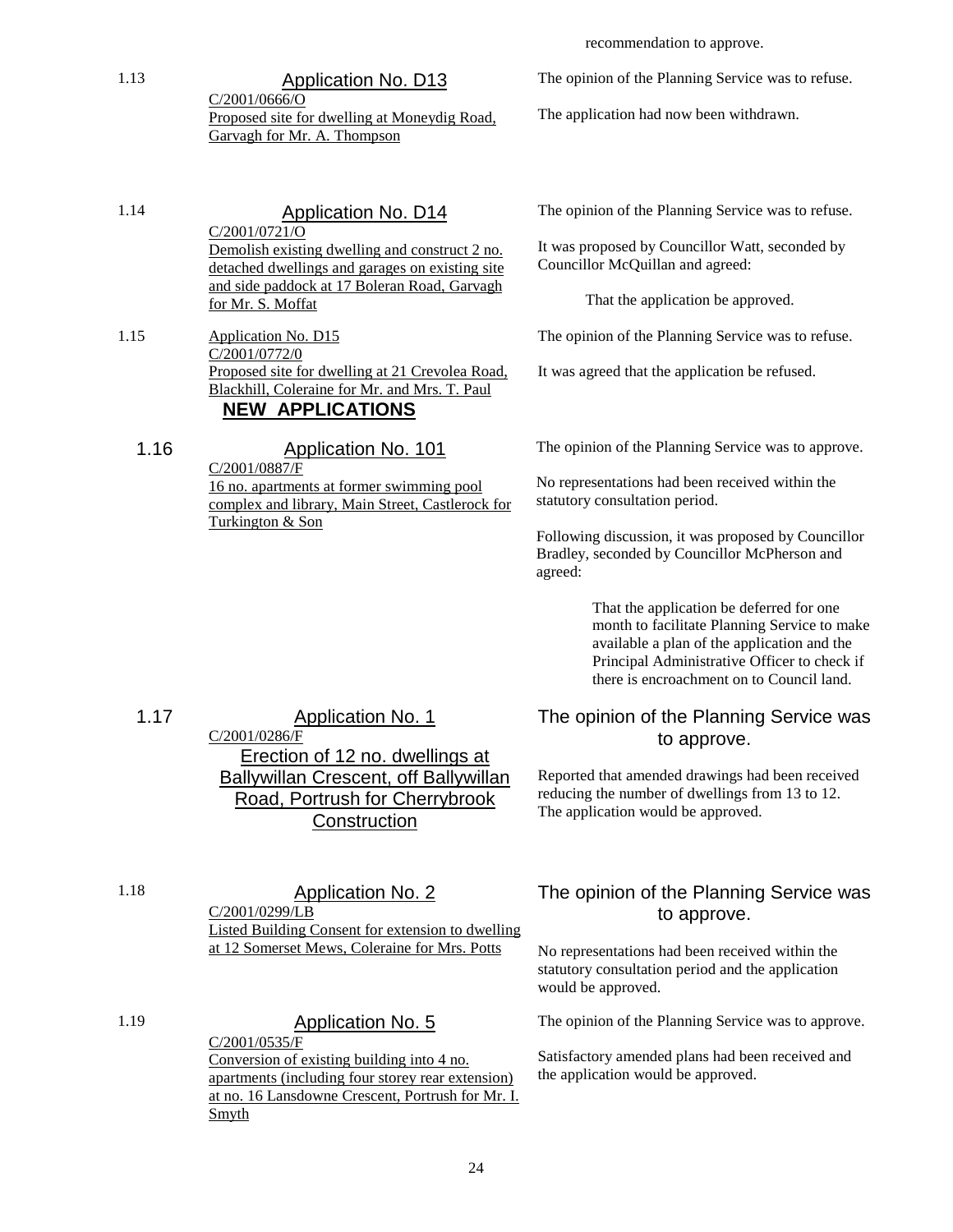1.20 Application No. 10 C/2001/0618/O Site for dwelling (site no. 1) adjacent to no. 88 Edenbane Road, Garvagh for Mr. J. Armstrong

1.21 Application No. 16 C/2001/0709/F Landscaping scheme and associated 'Bann disc' sculpture at Wattstown Roundabout, Coleraine for Coleraine Borough Council

1.22 Application No. 17

# C/2001/0723/F

Erection of 1 no. 15m high slimline lattice tower with 3 no. dual band/dual polar antennae, 2 no. microwave communication dishes, 8 no. equipment cabinets and 2.1m high dirickx fence at land 80m south west of no. 15 Ballymadigan Road, Castlerock for Orange Pcs

The opinion of the Planning Service was to refuse.

It was agreed, eleven members voting in favour, that the application be deferred for one month to facilitate a Council site visit.

The opinion of the Planning Service was to approve.

No representations had been received within the statutory consultation period and the application would be approved.

The opinion of the Planning Service was to approve.

It was proposed by Councillor Mullan and seconded by the Mayor:

> That the application be refused.

On being put to the Meeting the proposal was carried, nine members voting in favour and two members voting against.

The opinion of the Planning Service was to approve.

No representations had been received within the statutory consultation period and the application would be approved.

The opinion of the Planning Service was to refuse.

It was proposed by Councillor Watt, seconded by the Mayor and agreed:

That the application be deferred for one month to facilitate a Council site visit.

1.23 Application No. 18 C/2001/0732/F Domestic garage at 18 Glencoe Gardens, Portrush for Mr. H. McLaughlin

1.24 Application No. 21 C/2001/0757/O New domestic dwelling at rear of 112 Ballycastle Road, Coleraine for M. & A. Builders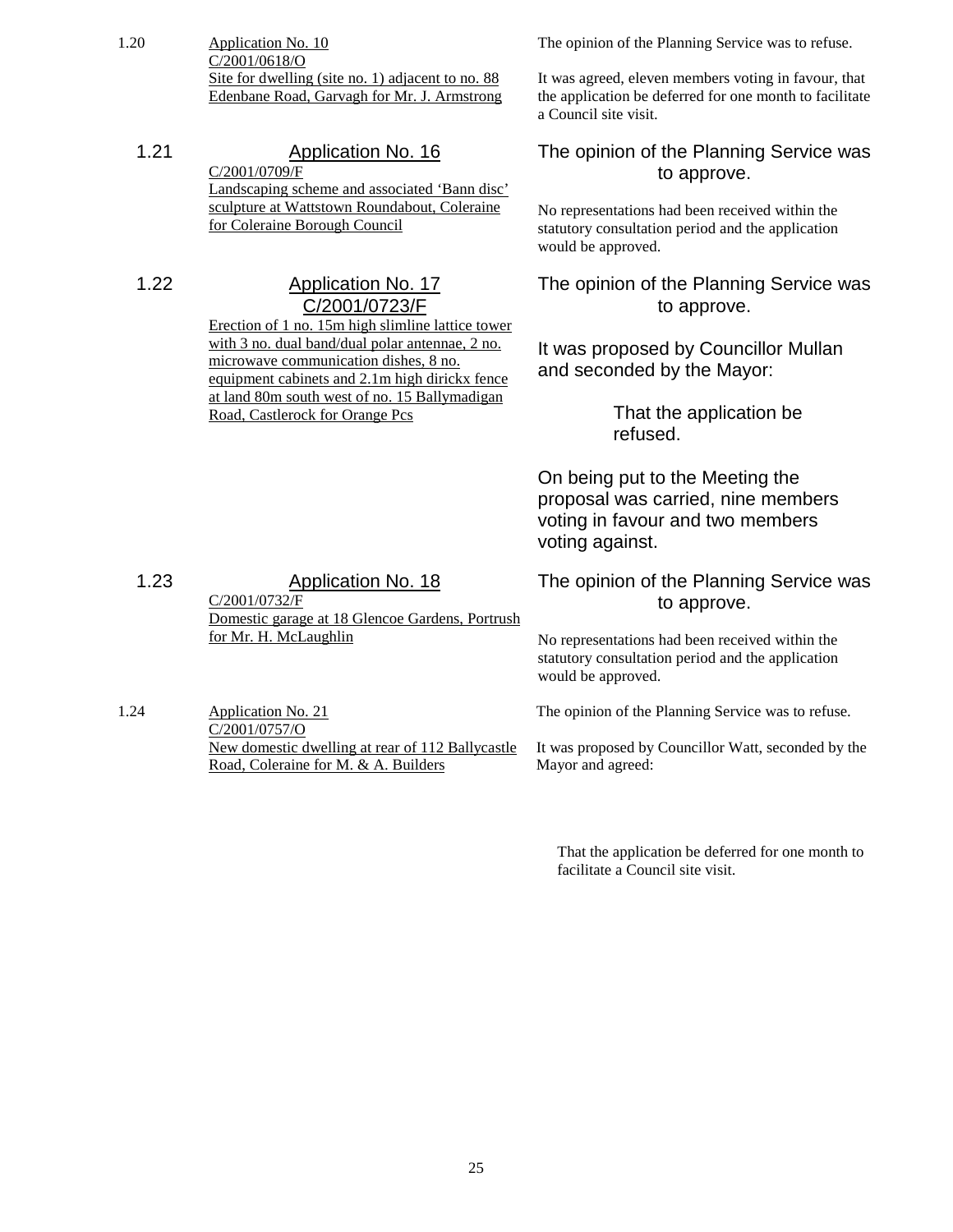1.25 Application No. 23

The opinion of the Planning Service was to refuse.

 $C/2001/0777/F$ 4 bedroom, two storey dwelling and double garage at 70 Cranagh Road, Coleraine for N. M. **Developments** 

It was agreed that if satisfactory amended plans were received within 14 days the application would be approved, otherwise it would be refused.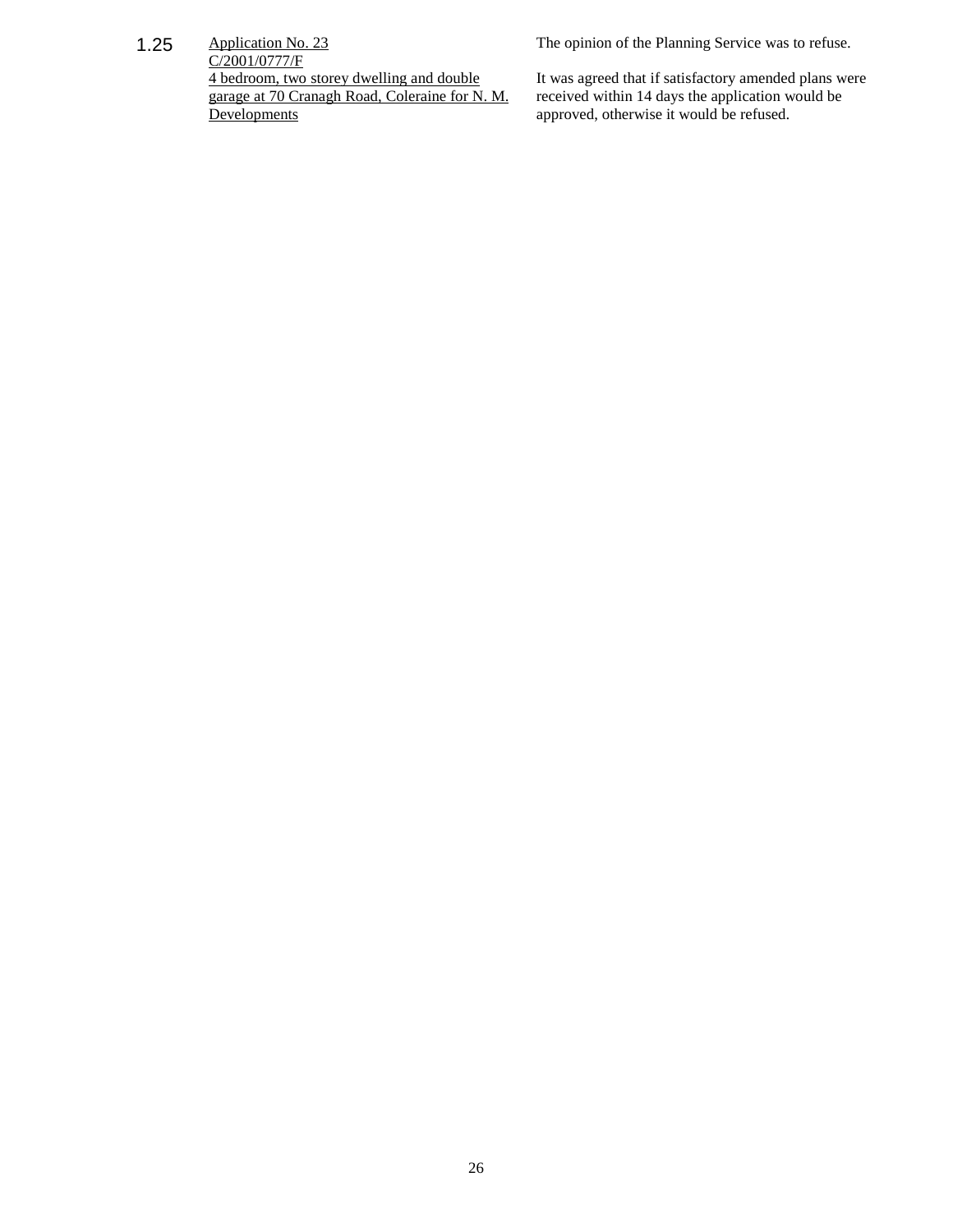# 1.26 Application No. 27 C/2001/0788/O

Site for dwelling opposite 110 Edenbane Road, Boveedy, Kilrea (Site A) for Mr. E. P. Speers

# The opinion of the Planning Service was to refuse.

It was proposed by Councillor Watt, seconded by the Mayor and agreed: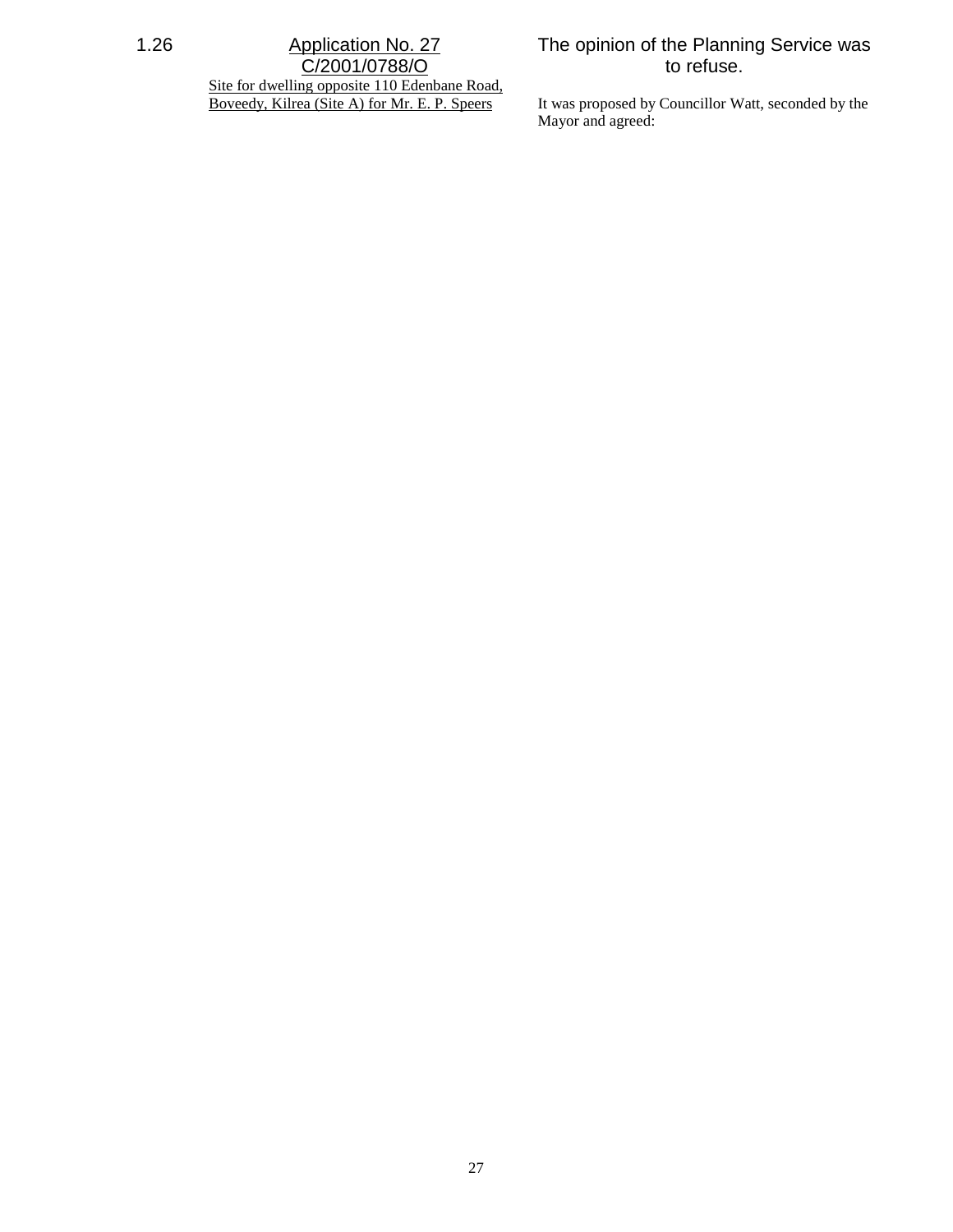Provision of decant site within property boundary for temporary accommodation to enable major refurbishment works at 202 & 204 Dunhill Road, Coleraine for Northern Ireland Housing Executive

# 1.28 Application No. 61 C/2001/0826/O Site for bungalow at Ballyhacket Road, Castlerock for Mr. B. Kelly

## The opinion of the Planning Service was to approve.

No representations had been received within the statutory consultation period and the application would be approved.

# The opinion of the Planning Service was to refuse.

# It was proposed by the Mayor, seconded by Councillor Mullan and agreed:

That the application be deferred for one month to facilitate a Council site visit.

1.29 Application No. 66 C/2001/0832/F Proposed one and a half storey replacement dwelling at 42 Sconce Road, Articlave for Mrs. H. Bonough

## The opinion of the Planning Service was to refuse.

No representations had been received within the statutory consultation period.

# It was proposed by the Mayor, seconded by Councillor Watt and agreed:

That the application be deferred for one month to facilitate a Council site visit.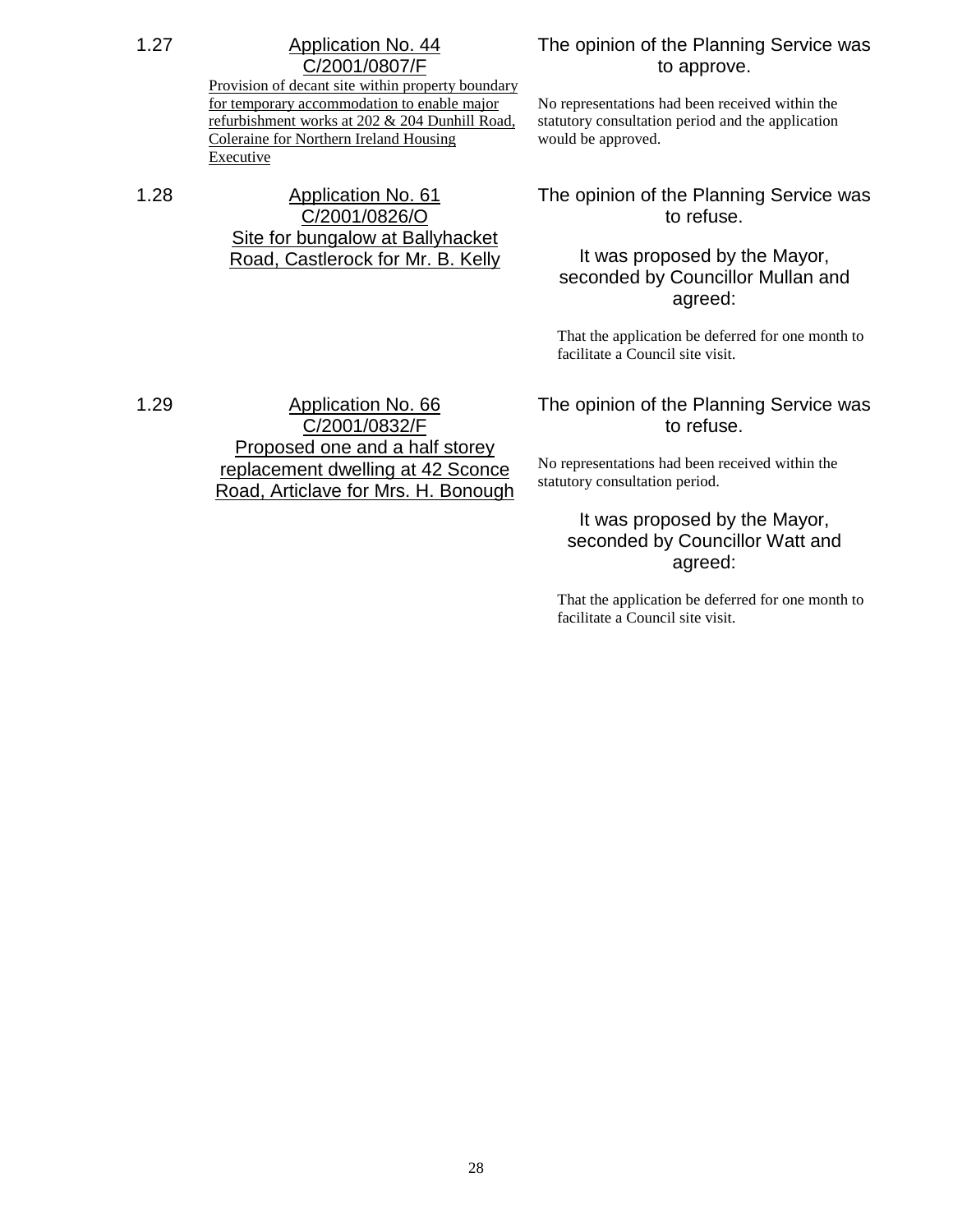1.30 Application No. 72 C/2001/0842/O Outline planning application for 4 flats for disabled persons at 5 Seafield Park, Portstewart for Mr. M. Lyttle

# The opinion of the Planning Service was to refuse.

It was proposed by Alderman Leonard, seconded by the Mayor and agreed: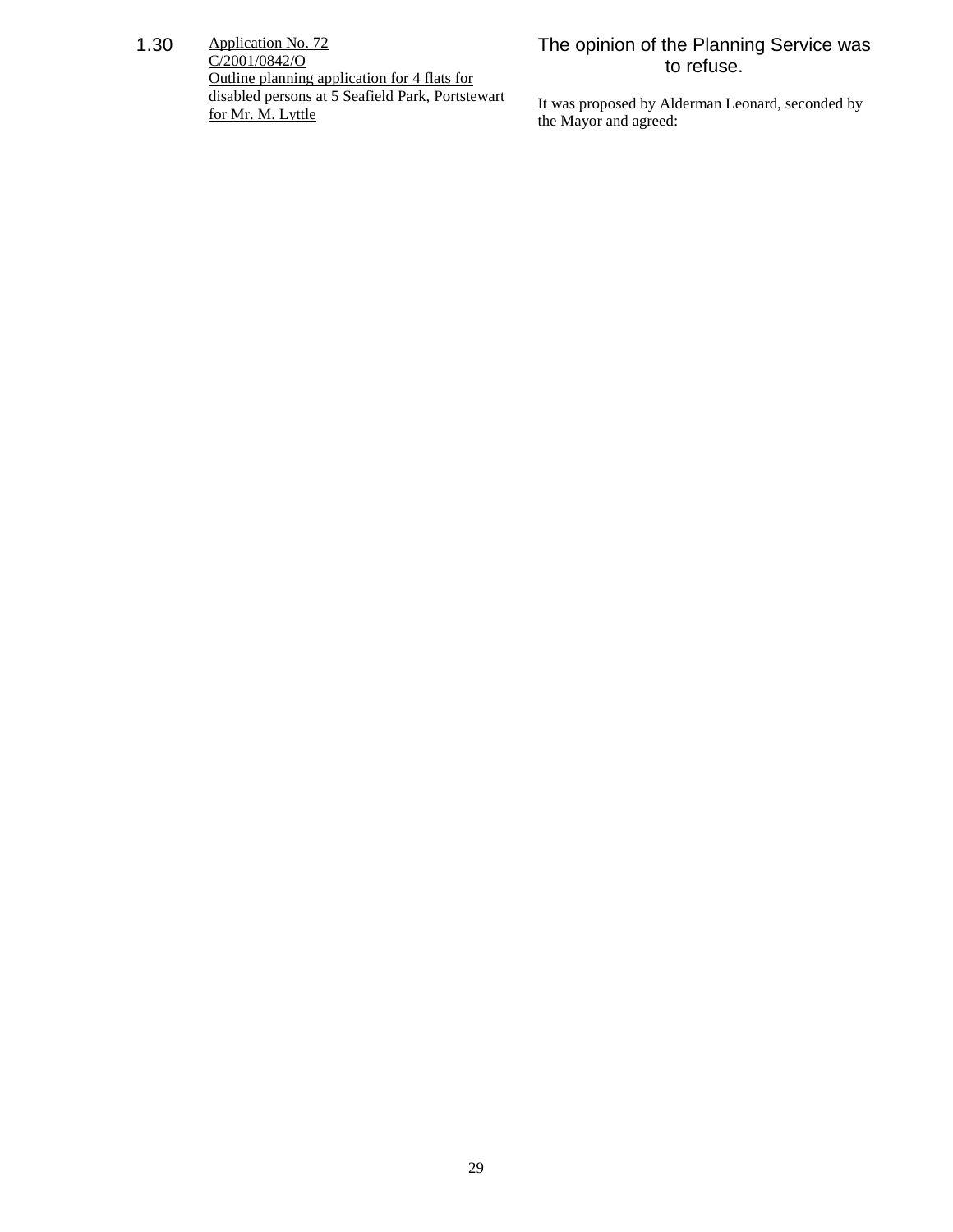1.31 Application No. 74 C/2001/0844/O Site for new dwelling and garage at Shinney Road, Upper Kiltinny, Coleraine for Mr. W. M. Morrell

The opinion of the Planning Service was to refuse.

It was proposed by the Mayor, seconded by Councillor Watt and agreed:

> That the application be deferred for one month to facilitate a Council site visit.

1.32 Application No. 77 C/2001/0850/F Erection of one and a half storey dwelling at Artidillon Road 100m east of Glebe Road, Long's Glebe, Castlerock for Mr. J. Hyndman

The opinion of the Planning Service was to refuse.

It was proposed by Councillor McQuillan, seconded by Alderman McClure and agreed:

> That the application be deferred for one month to facilitate a Council site visit.

- 1.33 **Application No. 87** C/2001/0867/F Erection of 2 semi detached dwellings with integral garages and 1 detached dwelling with detached garage at Fish Loughan, adjacent to 25 Loughan Road, Coleraine for Mr. A. Kennedy
- 1.34 Application No. 93 C/2001/0875/O Site for replacement dwelling to rear of no. 2 Altikeeragh Lane, Castlerock for Mr. G. Taylor

# The opinion of the Planning Service was to refuse.

The application had now been withdrawn.

The opinion of the Planning Service was to refuse.

It was proposed by Councillor Watt, seconded by Councillor King and agreed:

That the application be deferred for one month to facilitate a Council site visit.

1.35 Application No. 94 C/2001/0878/F Erection of 3 no. two and a half storey townhouses at Seafront Cottage, West Strand Road, Portrush for Dr. D. Nutt

The opinion of the Planning Service was to refuse.

No further representations had been received within the statutory consultation period. The application would be refused.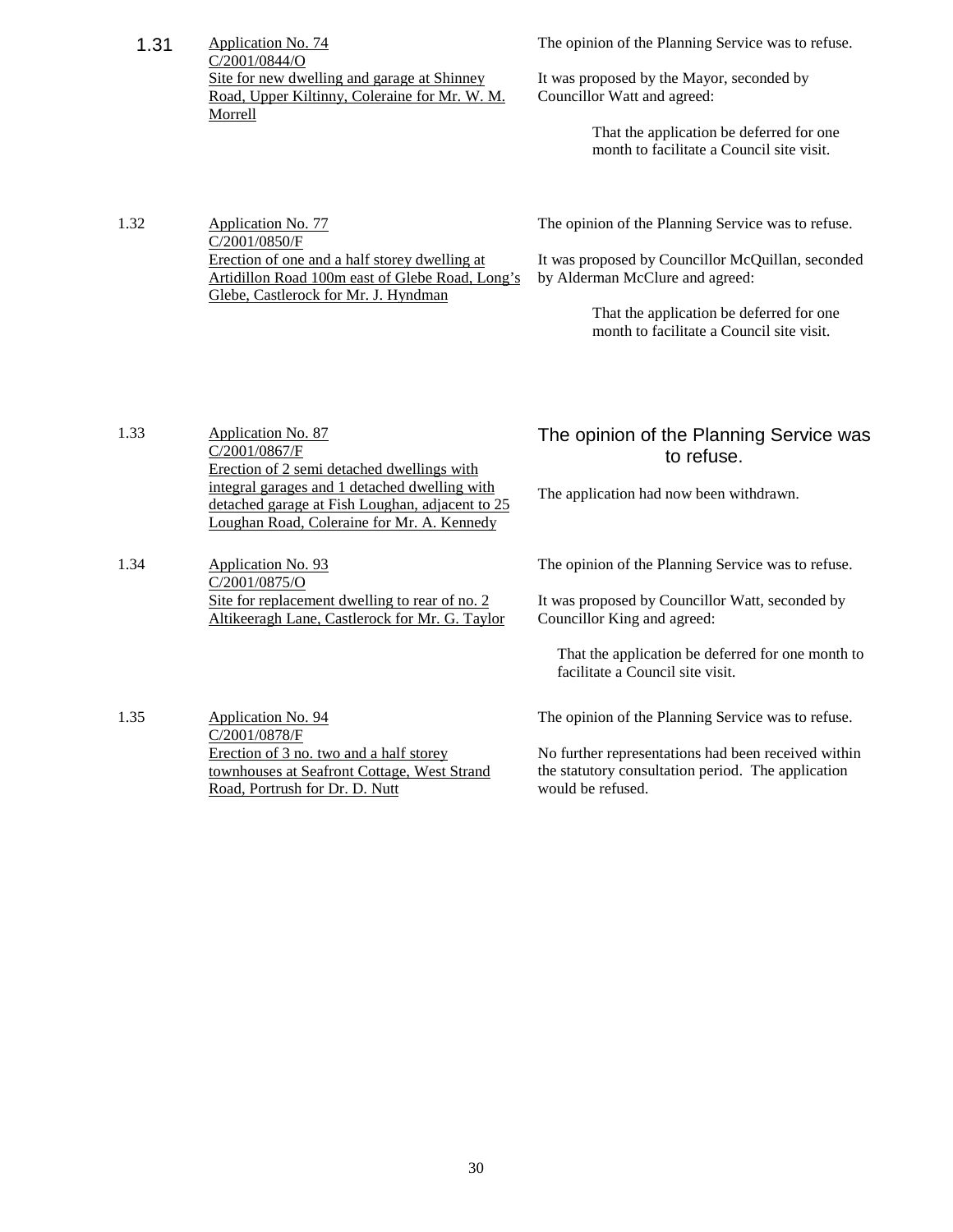#### 1.36 Application No. 98

The opinion of the Planning Service was to refuse.

C/2001/0884/O Dwelling at 250m north-west of 11 Ballyhackett Lane, Caslterock for Mr. W. Purcell

It was proposed by Councillor King, seconded by the Mayor and agreed: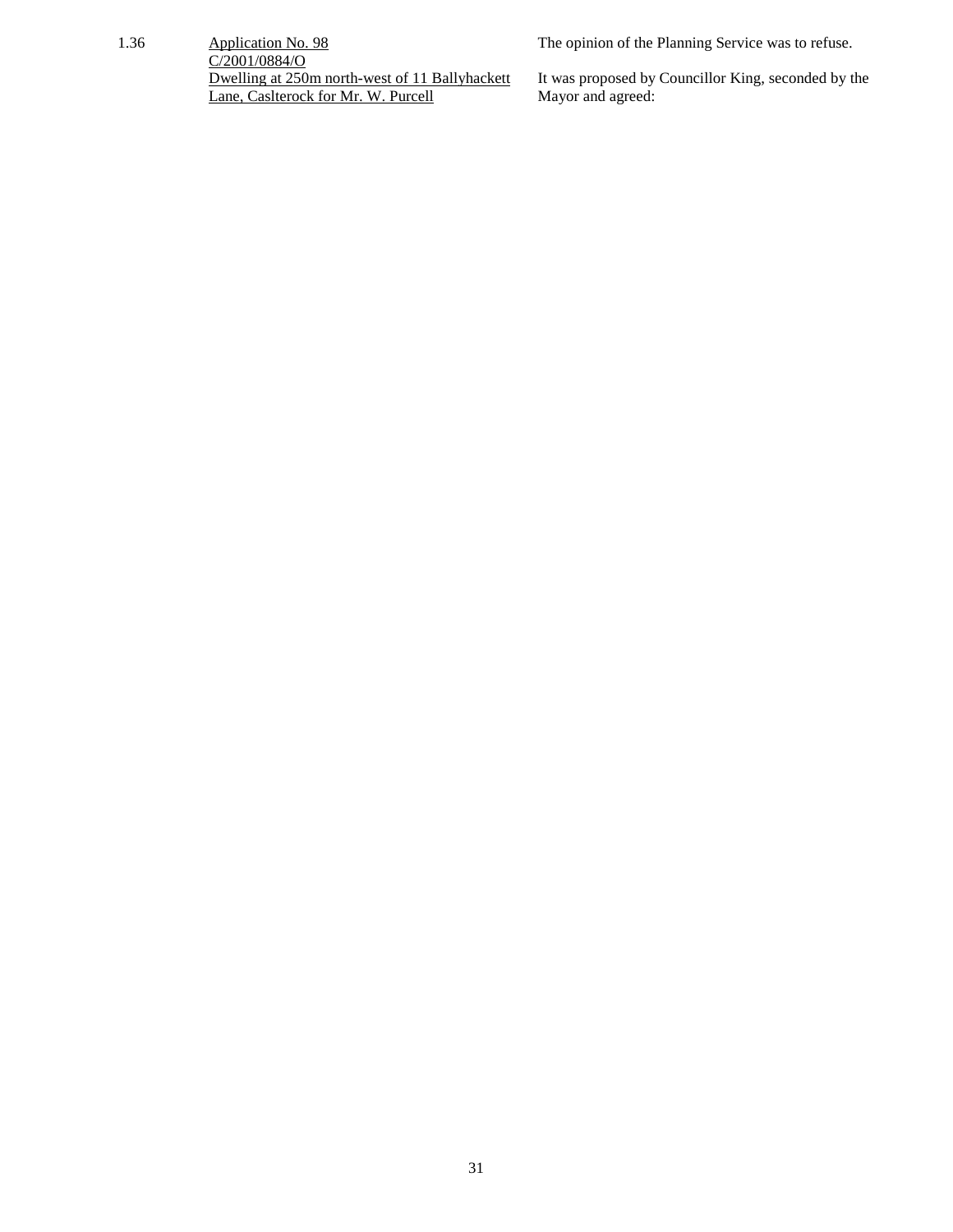# 1.37 **Application No. 99**

C/2001/0885/O Erection of one and a half storey dwelling with detached garage at land 340m south of Ballywildrick School, Dunboe Road, Articlave

for Ms. J. Norris

The opinion of the Planning Service was to refuse.

It was proposed by Councillor King, seconded by the Mayor and agreed: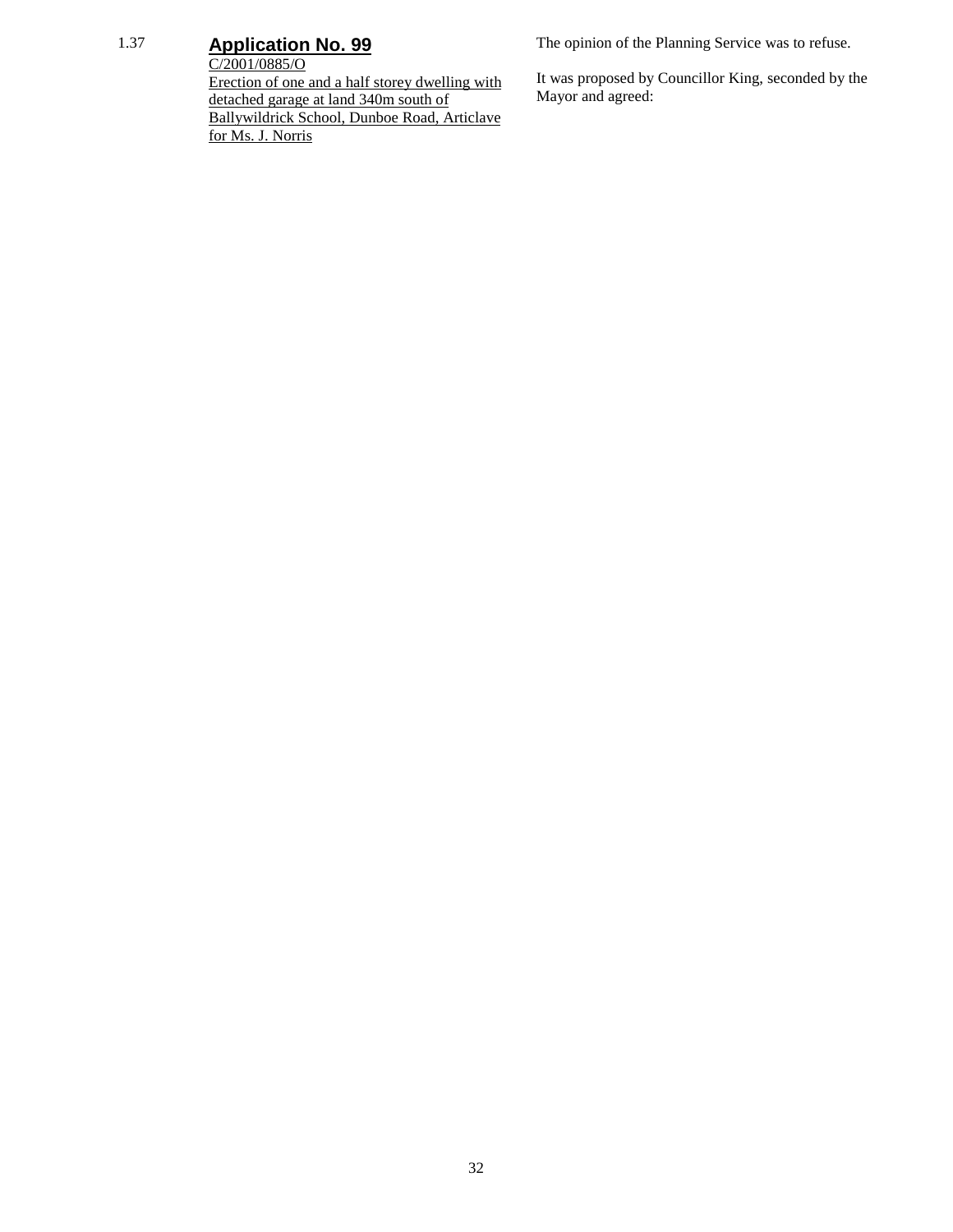| 1.38<br>1.39 | Application No. 100<br>$C/2001/0886$ /O<br>Site for one and a half storey dwelling<br>with detached garage at land east of<br>Dunboe Road, Articlave for Mr. D.<br><b>Norris</b><br>Application No. 102<br>C/2001/0889/F<br>Conversion of garage to workroom and erection<br>of single detached garage at 159 Curragh Road,<br>Coleraine for Mr. D. Anderson | The opinion of the Planning Service was to refuse.<br>It was proposed by Councillor King, seconded by the<br>Mayor and agreed:<br>That the application be deferred for one month to<br>facilitate a Council site visit.<br>The opinion of the Planning Service was to approve.<br>No representations had been received within the<br>statutory consultation period and the application<br>would be approved. |
|--------------|--------------------------------------------------------------------------------------------------------------------------------------------------------------------------------------------------------------------------------------------------------------------------------------------------------------------------------------------------------------|--------------------------------------------------------------------------------------------------------------------------------------------------------------------------------------------------------------------------------------------------------------------------------------------------------------------------------------------------------------------------------------------------------------|
| 1.40         | Application No. 104<br>C/2001/0895/F<br>Proposed dwelling at Ballystrone Road,<br>Macosquin for Mr. T. Cochrane                                                                                                                                                                                                                                              | The opinion of the Planning Service was to refuse.<br>No further representations had been received within<br>the statutory consultation period.<br>It was proposed by Councillor King, seconded by<br>Councillor Watt and agreed:                                                                                                                                                                            |
|              |                                                                                                                                                                                                                                                                                                                                                              | That the application be deferred for one month to<br>facilitate a Council site visit.                                                                                                                                                                                                                                                                                                                        |
| 1.41         | Application No. 106<br>C/2001/0903/O<br>Site for replacement dwelling at Gelvin Road,<br>Garvagh for Mrs. H. McKeown                                                                                                                                                                                                                                         | The opinion of the Planning Service was to approve.<br>No representations had been received within the<br>statutory consultation period and the application<br>would be approved.                                                                                                                                                                                                                            |
| 1.42         | <b>General Matters</b>                                                                                                                                                                                                                                                                                                                                       | The Metropole, Portrush - Telecommunications<br>(a)<br>mast;<br>Rock Castle, Portstewart – Legal advice re<br>(b)<br>building work;<br>Signage removal - Mark Street and Kerr Street,<br>(c)<br>Portrush;<br>Eglinton Street, Portrush - "Sit-in" coffee shop;<br>(d)<br>Burnside Park, Coleraine - Green area.<br>(e)                                                                                       |
|              |                                                                                                                                                                                                                                                                                                                                                              |                                                                                                                                                                                                                                                                                                                                                                                                              |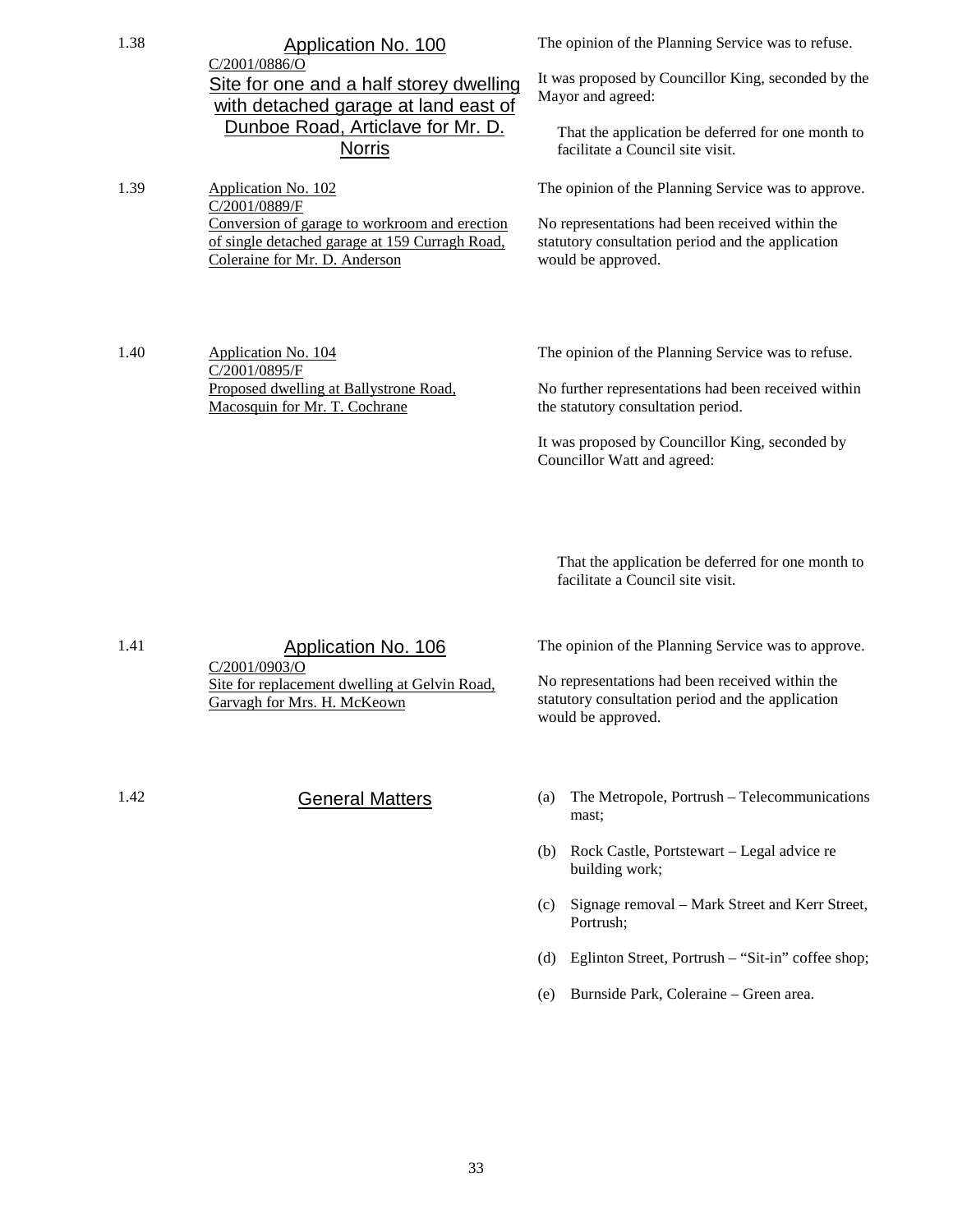### **2.0 DEPARTMENT OF THE ENVIRONMENT -** DEVELOPMENT CONTROL ADVICE NOTE 8 **SMALL UNIT HOUSING DRAFT RESPONSE FROM BDP PLANNING**

Consideration was given to the Response Paper prepared by BDP Planning (previously supplied).

Following discussion it was agreed that Council's response to the Department of the Environment would be based on the BDP Response Paper and incorporate the additional comments identified by members.

## **3.0 SAVE BRITAIN'S HERITAGE** NORTHERN IRELAND REPORT **"BLINK AND YOU'LL MISS IT"**

Consideration was given to the report of SAVE (previously supplied). Members welcomed the report and additional comments raised by members would be forwarded to the Department of the Environment.

### **4.0 OFFICE OF THE FIRST MINISTER** AND DEPUTY FIRST MINISTER **COMMUNITY RELATIONS POLICY REVIEW - CONSULTATION WORKSHOP**

Reported that a Community Relations Policy Review – Consultation Workshop would be held at the Oaklin House Hotel, Dungannon on Thursday, 25<sup>th</sup> October, 2001.

Recommended:

That the Deputy Mayor, Alderman Leonard, Councillor Watt and the Town Clerk and Chief Executive attend.

#### **5.0 WASTE MANAGEMENT SEMINAR 0CTOBER, 2001**

Reported that Councillor McPherson was unable to attend the above seminar. Any other member wishing to attend should notify the Principal Administrative Officer as soon as possible.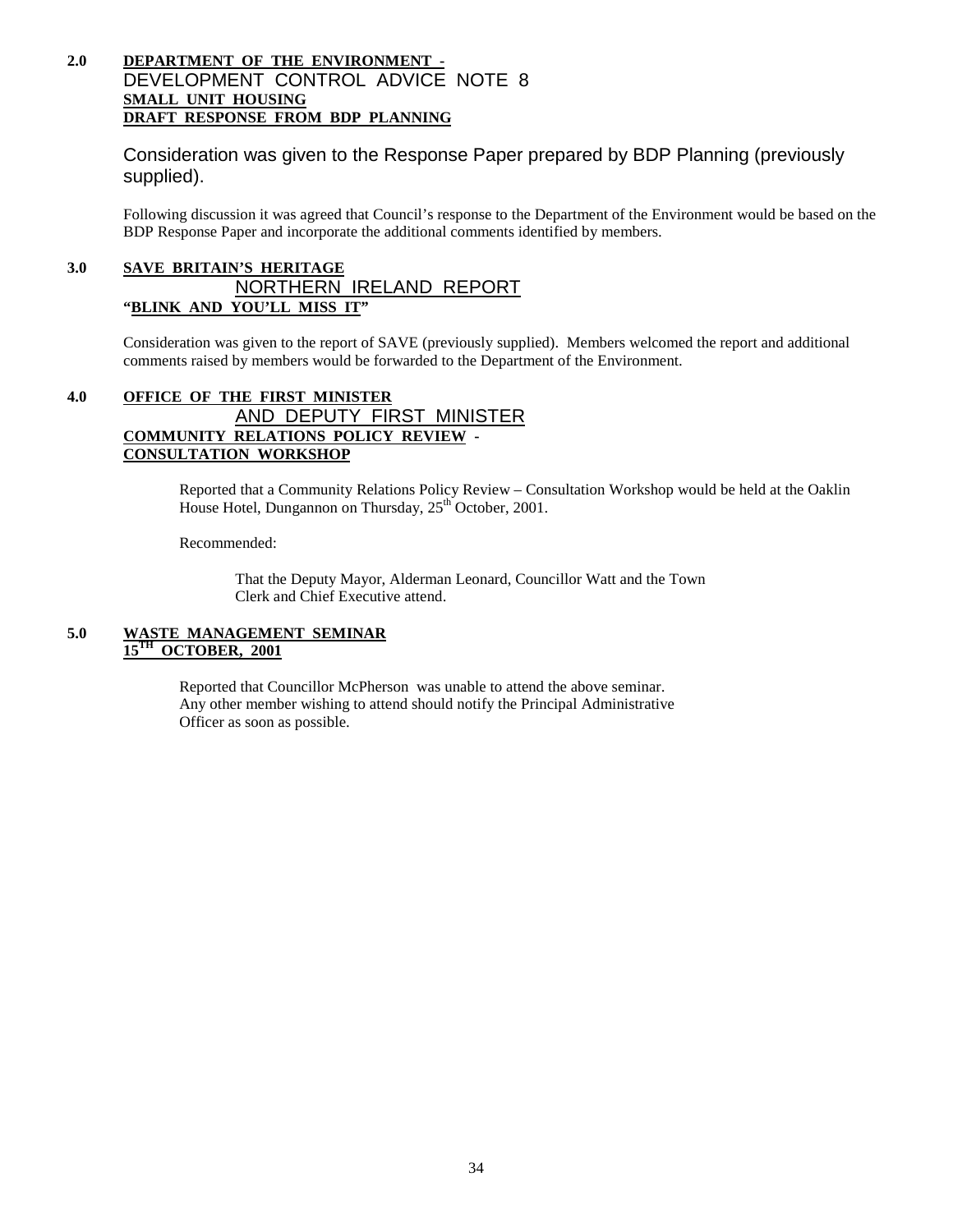# **POLICY AND DEVELOPMENT COMMITTEE**

# **16th October, 2001.**

**Present:** Councillor W. J. Watt, in the Chair

The Deputy Mayor, Councillor R. D. Stewart

#### Aldermen

| E. T. Black (Mrs.) | B. Leonard |
|--------------------|------------|
| W. T. Creelman     | W. J. McCl |

W. J. McClure

### **Councillors**

- C. S. Alexander (Ms.) W. A. King D. D. Barbour D. McClarty O. M. Church (Mrs.) G. L. McLaughlin T. J. Deans R. A. McPherson E. P. Fielding (Mrs.) A. McQuillan E. A. Johnston (Mrs.) E. M. Mullan
	-

**Officers in**

**Attendance:** Town Clerk and Chief Executive, Director of Corporate Services, Acting Head of Development Services, Policy Development Officer (Items 1.2 – 19.0), Personnel Officer, Rural Development Officer (Items 1.0 – 2.0), Marketing Executive (Items 1.0 – 2.0), Finance Officer, Principal Administrative Officer and Administrative Assistant

> **Apologies:** The Mayor, Alderman Mrs. Armitage and Councillors Bradley and Hillis

#### **1.0 DEVELOPMENT SERVICES REPORT**

The Report of the Acting Head of Development Services was considered (previously supplied).

Matters arising:

| 1.1 | North Atlantic Salmon Fund           | Mr. P. Johnston gave a presentation on the work of the<br>North Atlantic Salmon Fund and answered members'<br>questions. Mr. Johnston thanked Council for the<br>contribution of £500 to the Fund, before withdrawing.                                                                                                          |
|-----|--------------------------------------|---------------------------------------------------------------------------------------------------------------------------------------------------------------------------------------------------------------------------------------------------------------------------------------------------------------------------------|
| 1.2 | <b>Coleraine Bid for City Status</b> | The brochure of the bid for City Status was<br>circulated and the presentation video viewed. Mrs.<br>Clair Balmer, who was responsible for collating<br>the bid for city status, paid tribute to all those people<br>who had helped with the bid. Members were advised<br>that a decision on the bid is expected early in 2002. |
|     |                                      | Members expressed their warm congratulations to<br>Mrs. Balmer and all who had worked on the project.                                                                                                                                                                                                                           |
| 1.3 | <b>Structural Funds Workshop</b>     | A workshop organised by The Northern Ireland<br>Centre in Europe and focusing on the Building<br>Sustainable Prosperity and Peace II Programmes,<br>would be held in Cloonavin on Thursday 15 <sup>th</sup><br>November, 2001.                                                                                                  |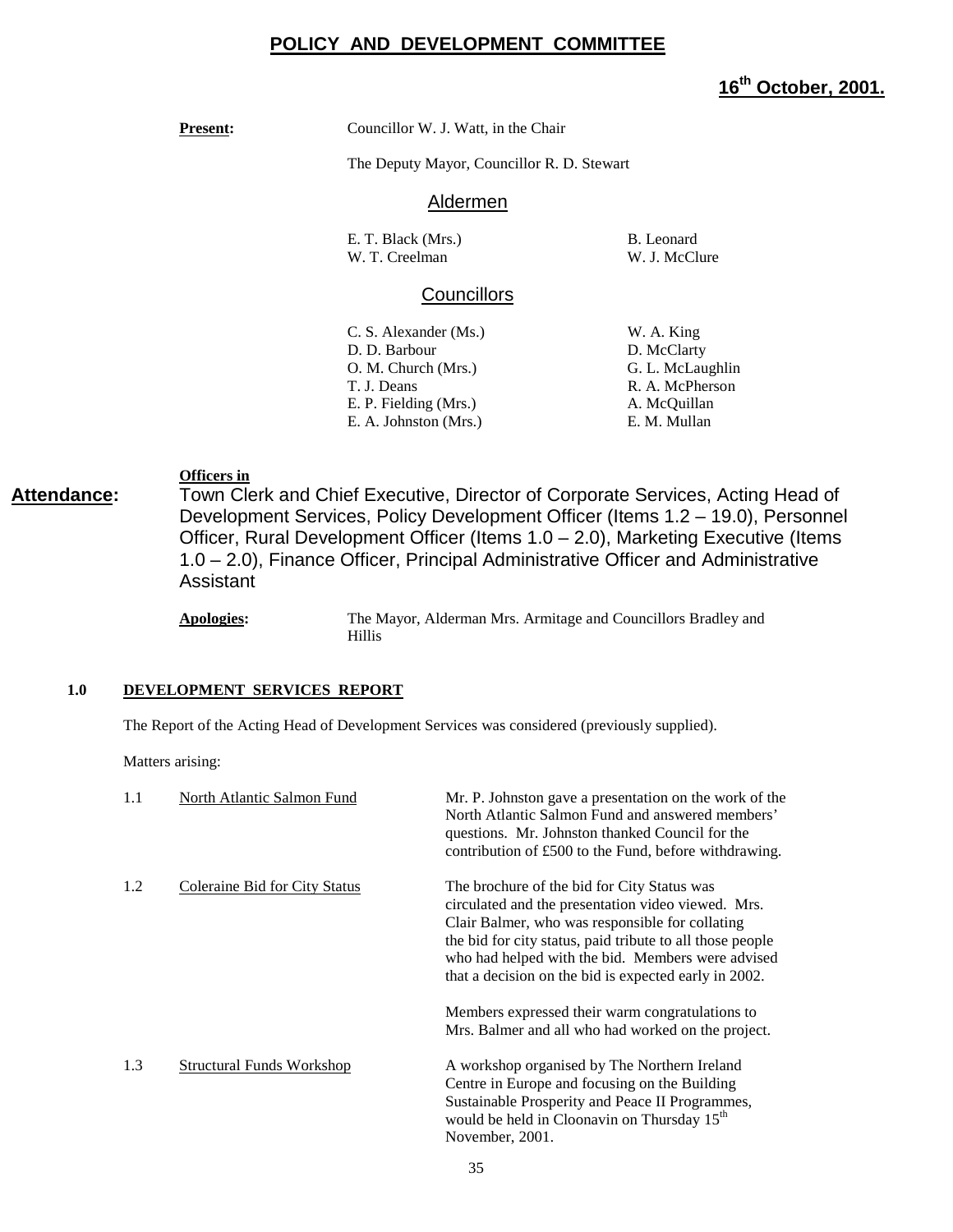Recommended:

That the following members attend:

 Alderman Mrs. Black , Councillors Bradley, McQuillan and Watt.

1.4 Coleraine Business Recommended: Education Partnership

That Council contribute £4,000 to the work of Coleraine Business Education Partnership for the year 2000/2001.

## 1.5 Tourism Development Invitations were circulated for the launch of The **Strategy Launch Borough of Coleraine Tourism Development Strategy and Action Plan on Friday 26th October, 2001.**

| 1.6  | <b>Internal Communications</b>   | Members were advised that a formalised internal<br>communications system had been introduced across<br>all Council departments.                                                                                   |
|------|----------------------------------|-------------------------------------------------------------------------------------------------------------------------------------------------------------------------------------------------------------------|
|      |                                  | Noted.                                                                                                                                                                                                            |
| 1.7  | LEADER+                          | An update was given on the C.O.L.L.A.G.E. bid for<br>the LEADER+ programme, the outcome of which was<br>expected by mid November.                                                                                 |
| 1.8  | <b>Farming Groups</b>            | Members were advised that a first stage plan, which<br>included support for a facilitator, had been completed by<br>the North West Farming Groups Forum for submission<br>to DARD under their Sectoral Programme. |
|      |                                  | Noted.                                                                                                                                                                                                            |
| 1.9  | The Quality Beef Initiative      | Advised that The Quality Beef Initiative, managed by<br>the Glenullin Resource Centre, had been renamed<br><b>Ulster Quality Livestock.</b>                                                                       |
|      |                                  | Noted.                                                                                                                                                                                                            |
| 1.10 | <b>Community Projects Launch</b> | Reported that the Glenullin Resource Centre and the<br>Garvagh Community Building had both opened week<br>beginning $1st$ October, 2001.                                                                          |
|      |                                  |                                                                                                                                                                                                                   |

Noted.

### **2.0 LAND AND PROPERTY REPORT**

The report of the Principal Administrative Officer on Land and Property was considered (previously supplied).

| 2.2 | Wayleave Compensation $-$ | Recommended:                                 |
|-----|---------------------------|----------------------------------------------|
|     | Land Adjacent to Former   |                                              |
|     | Swimming Pool Site $-$    | That Council accept the sum of $£1,200$ , as |
|     | Castlerock                | recommended by the Valuation and Lands       |
|     |                           | Agency, as compensation for the laying of    |
|     |                           | storm and foul sewers on Council land at     |
|     |                           | this site.                                   |

#### **3.0 CORPORATE SERVICES REPORT**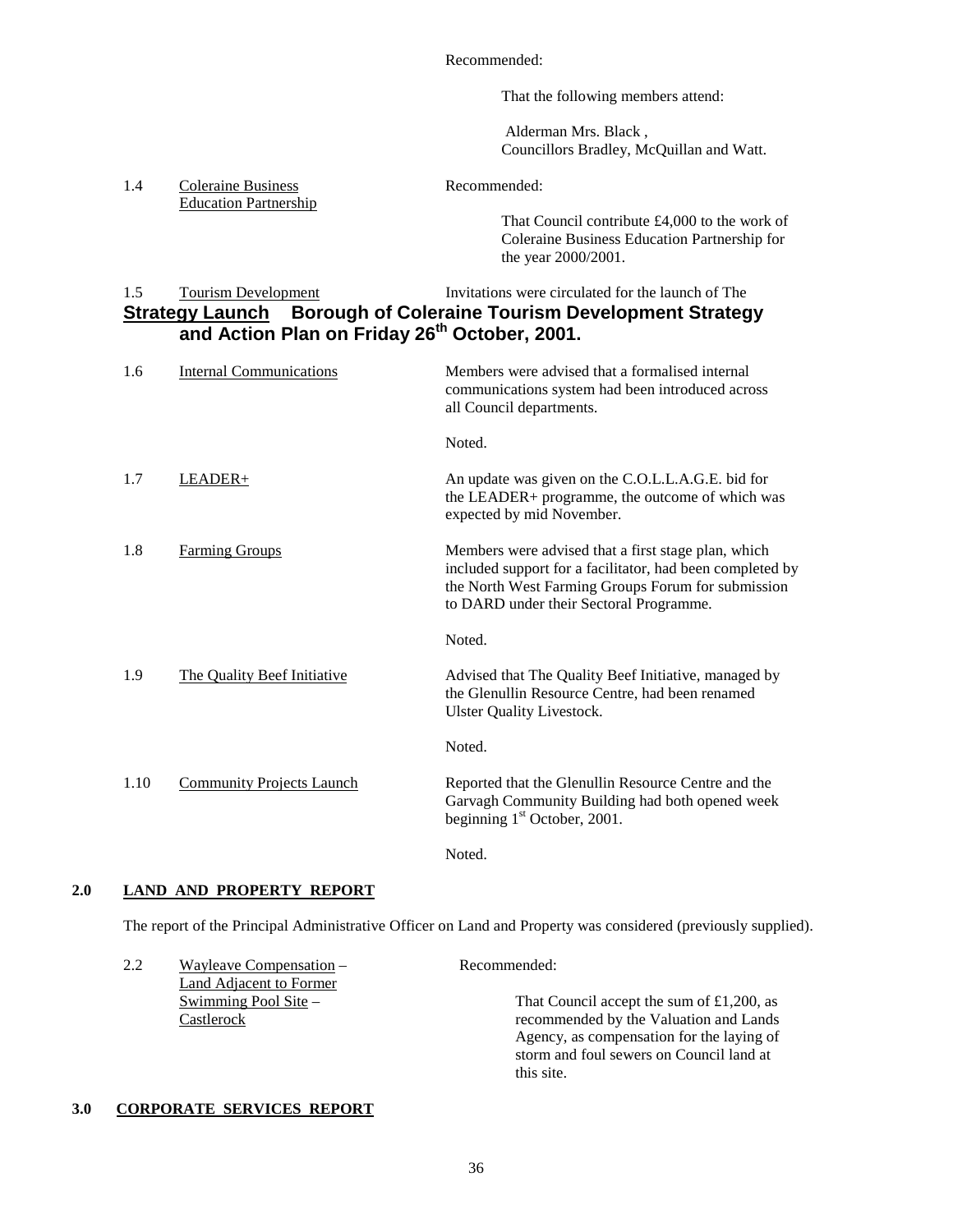# 3.1 Revision of Charges -

Members'

adopted:

# Caravan Parks

3.1.1Static Caravans Council is recommended to adopt the revised charges, as outlined in the report, for the forthcoming financial year. 3.1.2 Touring Caravans It was proposed to retain the current charges for touring sites of £12 per night (£11 for sites without electricity) and £15 per night during the week of the North West '200'. It was further proposed by Councillor McClarty, seconded by Councillor Mrs. Johnston and recommended: That charges at certain event and holiday periods, such as Easter, be levied at the rate of £15 per night also. Members' comments on previous problems including the provision of electricity to caravans were noted. 3.2 Members' Special A meeting between the Director of Corporate Responsibility Allowance Services and Council's representatives to the National Association of Councillors, regarding allocation of allowance, had taken place. Recommended: That the following allocation of the Special Responsibility Allowance be £ (per annum)

| Mayor                             | 3,000 |
|-----------------------------------|-------|
| Deputy Mayor                      | 2,000 |
| Chairman of Leisure & Environment | 1,500 |
| Chairman of Planning              | 1,500 |
|                                   |       |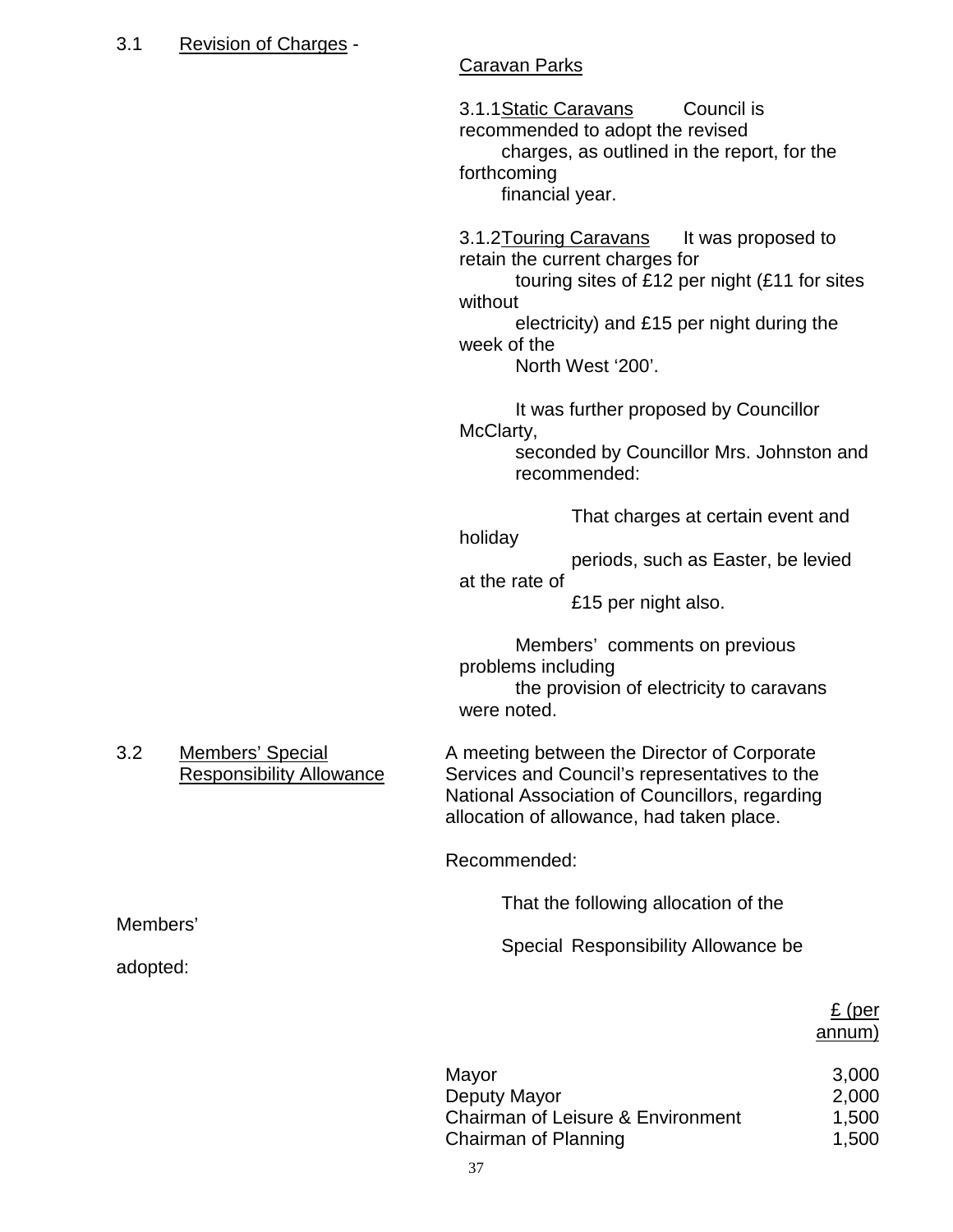|              |                                                | Chairman of Policy & Development<br>Chairman of Police Liaison<br>Vice Chairman of Leisure & Environment<br>Vice Chairman of Planning<br>Vice Chairman of Policy & Development<br>Vice Chairman of Police Liaison<br>Best Value Working Group (£300 each) | 1,500<br>500<br>400<br>400<br>400<br>200<br>1,500 |
|--------------|------------------------------------------------|-----------------------------------------------------------------------------------------------------------------------------------------------------------------------------------------------------------------------------------------------------------|---------------------------------------------------|
|              |                                                | Equality Working Group (£300 each)                                                                                                                                                                                                                        | 1,500                                             |
| 3.3<br>years | <b>Coleraine Leisure Centre</b>                | Members were advised that over the past few                                                                                                                                                                                                               |                                                   |
| were         |                                                | casual employees used for holiday, sickness and<br>peak period cover in Coleraine Leisure Centre,                                                                                                                                                         |                                                   |
| based        |                                                | now required on a weekly basis. It was, therefore,<br>proposed that the following permanent, part time<br>positions be established at the leisure centre                                                                                                  |                                                   |
|              |                                                | on the terms already agreed by the casual<br>employees.                                                                                                                                                                                                   |                                                   |
|              |                                                | 3 part time Attendants (at 21, 21 and 23 hours per<br>week), and                                                                                                                                                                                          |                                                   |
|              |                                                | 2 part time Receptionists (at average 14 hours per<br>week).                                                                                                                                                                                              |                                                   |
| in           |                                                | Council is recommended to approve this increase                                                                                                                                                                                                           |                                                   |
|              |                                                | establishment.                                                                                                                                                                                                                                            |                                                   |
| 3.4          | <u>Accounts</u>                                | Committee noted that creditors' payments, as per<br>lists circulated, had been issued as follows:                                                                                                                                                         |                                                   |
|              |                                                | Revenue A/C - £ 245,149.78<br>Capital A/C - £105,830.31                                                                                                                                                                                                   |                                                   |
|              |                                                | Payments made through the Petty Cash Account, posted to the<br>General Ledger, had totalled<br>£66,880.42.                                                                                                                                                |                                                   |
| 3.5          | <b>Annual Report and Accounts</b><br>2000/2001 | Copies of the Annual Report and Accounts for<br>2000/2001 were circulated and a briefing given.                                                                                                                                                           |                                                   |
|              |                                                | Members were advised that the Asset Register was<br>now almost complete.                                                                                                                                                                                  |                                                   |

### **4.0 AUDITOR'S REPORT ON THE AUDIT OF 1999/2000 ACCOUNTS OF COLERAINE BOROUGH COUNCIL**

Members attention was drawn to the report of the Local Government Auditor on the audit of 1999/2000 accounts (previously supplied).

Noted.

### **5.0 APPOINTMENT OF COLERAINE HARBOUR COMMISSIONERS**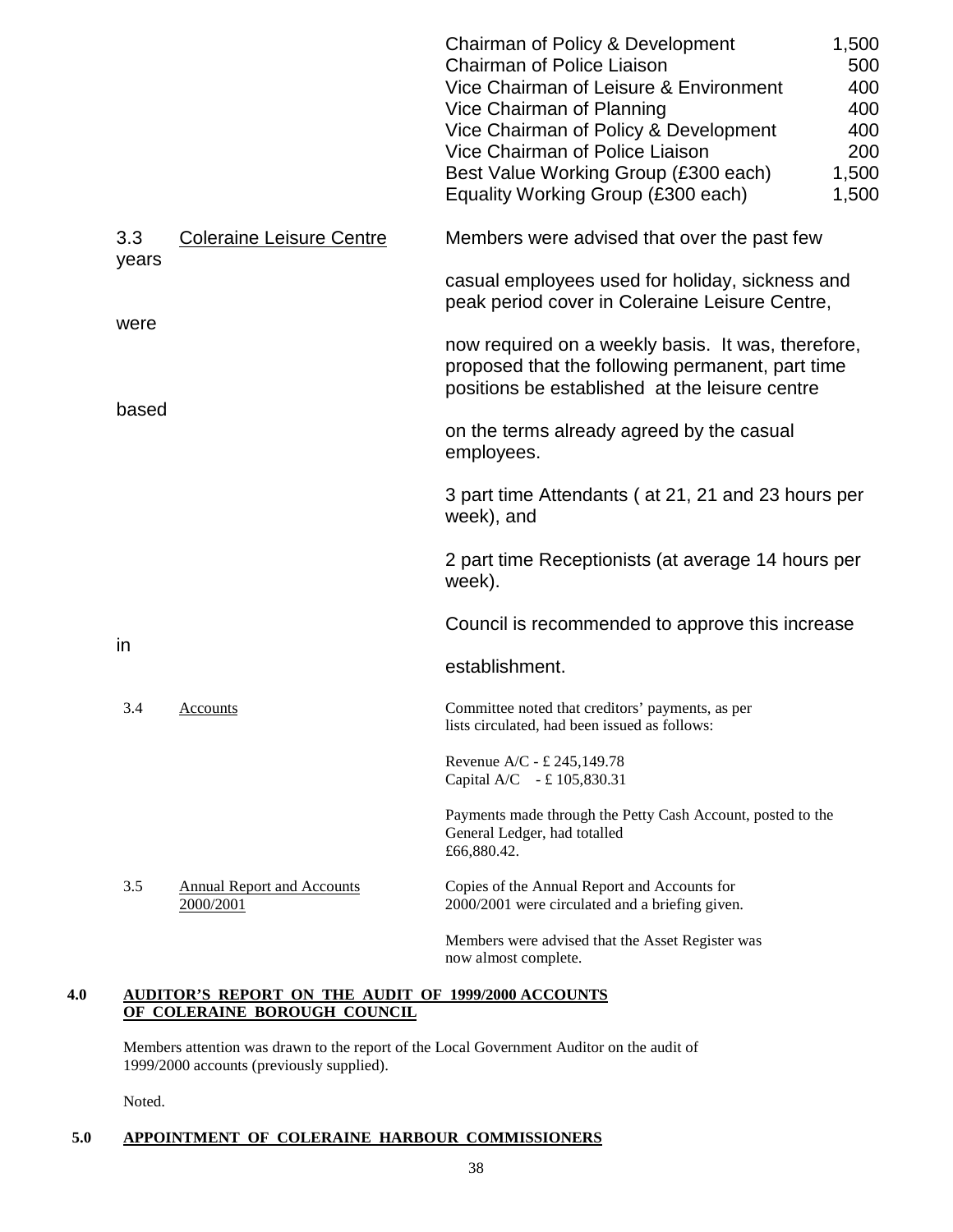That the following Council representatives be formally nominated as Harbour Commissioners:

The Deputy Mayor, Alderman Leonard, Councillors Deans, Mrs. Johnston and King.

#### **6.0 COLERAINE HARBOUR - REVIEW OF SUBORDINATE LEGISLATION**

Consideration was given to the report of the Town Clerk and Chief Executive on Coleraine Harbour - Review of Subordinate Legislation (previously supplied).

Following discussion, it was proposed by Councillor Deans and seconded by Councillor Mrs. Johnston:

That Council's response to the Department be deferred to facilitate a briefing session for new members on the role and function of the Harbour Commissioners.

On being put to the Meeting the proposal was carried, eleven members voting in favour and three voting against.

A briefing session would therefore be arranged.

#### **7.0 REMEMBRANCE DAY ARRANGEMENTS - SUNDAY, 11TH NOVEMBER, 2001**

It was noted that the main body of Council would attend at Coleraine.

Recommended:

That the following members represent Council at the undernoted Remembrance Day Ceremonies:

| Portrush    |   | The Deputy Mayor            |
|-------------|---|-----------------------------|
| Portstewart |   | Alderman Mrs. Black         |
| Garvagh     |   | <b>Councillor McPherson</b> |
| Kilrea      |   | Councillor Mrs. Church      |
| Aghadowey   | - | Councillor McQuillan        |
| Castlerock  |   | <b>Councillor King</b>      |

#### **8.0 THE OFFICE OF THE FIRST MINISTER AND DEPUTY FIRST MINISTER**

Attention was drawn to the reports of the Northern Ireland Housing Executive (previously supplied) on:

- (a) Draft Programme for Government September 2001
- (b) Draft Budget 2002-03

Comments would be taken at the November meeting of Committee.

Noted.

#### **9.0 DEPARTMENT FOR SOCIAL DEVELOPMENT - PARTNERS FOR CHANGE - GOVERNMENT'S STRATEGY FOR SUPPORT OF THE VOLUNTARY AND COMMUNITY SECTOR - 2001-2004**

Consideration was given to the report of the Department for Social Development (previously supplied).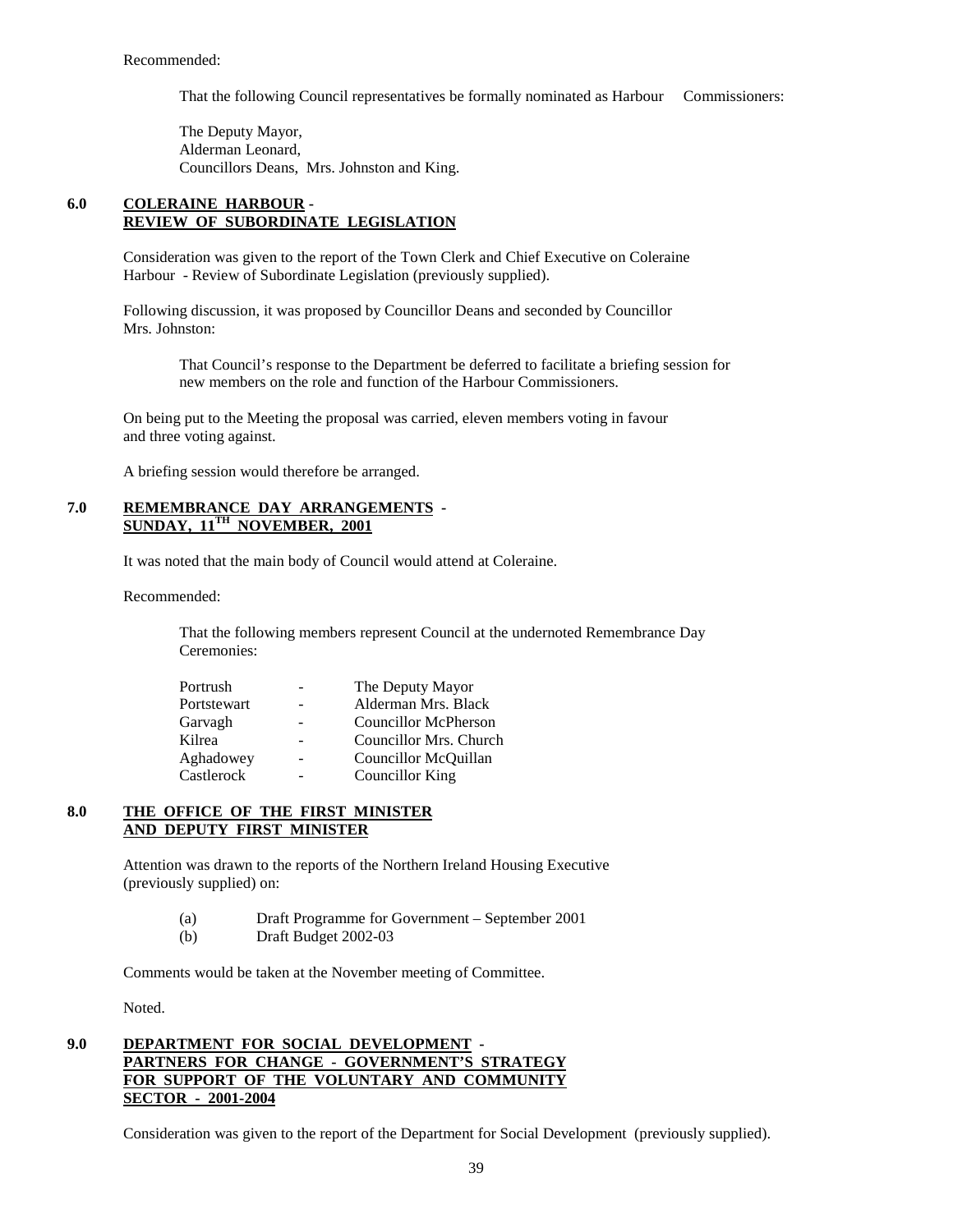Recommended:

That Council endorse the strategy as set out in the report.

The Town Clerk and Chief Executive noted comments raised by members.

### **10.0 THE LOCAL GOVERNMENT CONFERENCE 2001** 'LOCAL GOVERNMENT - THE NORTHERN IRELAND AGENDA'

Notification was given of the Local Government Conference to be held in the Slieve Donard Hotel, Newcastle on Thursday  $8<sup>th</sup>$  and Friday  $9<sup>th</sup>$  November, 2001.

Recommended:

That the following Council representatives attend :

The Deputy Mayor, Aldermen Mrs. Armitage and McClure, Councillors Mrs. Johnston and Mullan, The Town Clerk and Chief Executive.

If any member was unable to attend, the appropriate Party would nominate a replacement.

#### **11.0 NATIONAL ASSOCIATION OF COUNCILLORS ANNUAL GENERAL MEETING AND CONFERENCE THE POST HOUSE, GLASGOW, 16TH - 18TH NOVEMBER, 2001**

Notice was given of the Annual General Meeting and Conference of the National Association of Councillors.

Recommended:

That Council's representatives on the Association of Councillors N.I. Region attend, as follows:

The Deputy Mayor, Councillors Hillis and McLaughlin.

#### **12.0 5 YEAR CAPITAL PROGRAMME - ANNUAL REVIEW**

Recommended:

That the annual review of the 5 year capital programme be held on Tuesday  $30<sup>th</sup>$  October, 2001 at 6.00pm.

#### **13.0 COUNCIL CHRISTMAS DINNER**

The Council Christmas Dinner would be held on Friday  $21<sup>st</sup>$  December, 2001 at the Northern Ireland Hotel and Catering College.

Noted.

#### **14.0 COUNCIL MEETING - DECEMBER 2001**

Recommended: